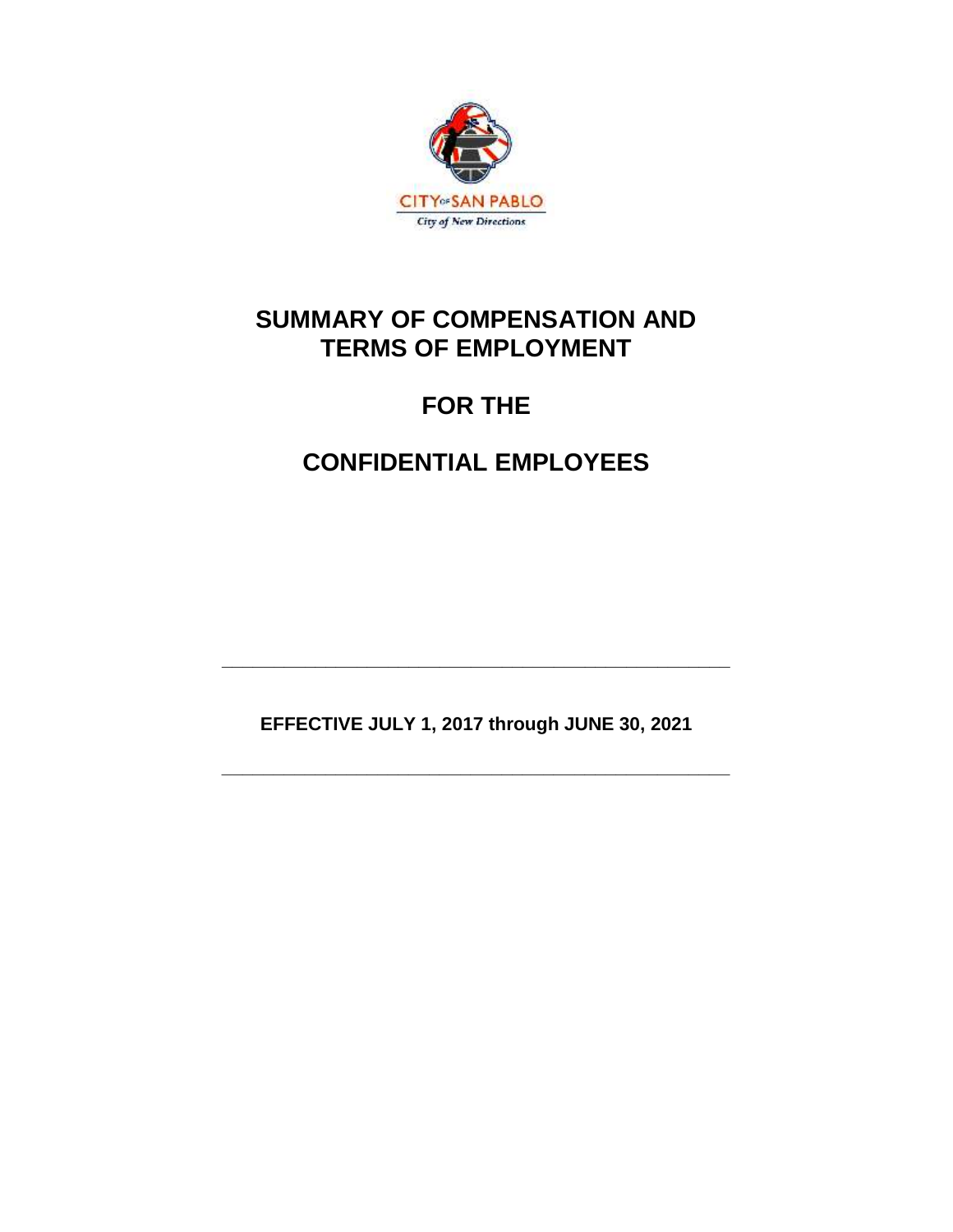## **TABLE OF CONTENTS**

## **Contents**

| I |
|---|
|---|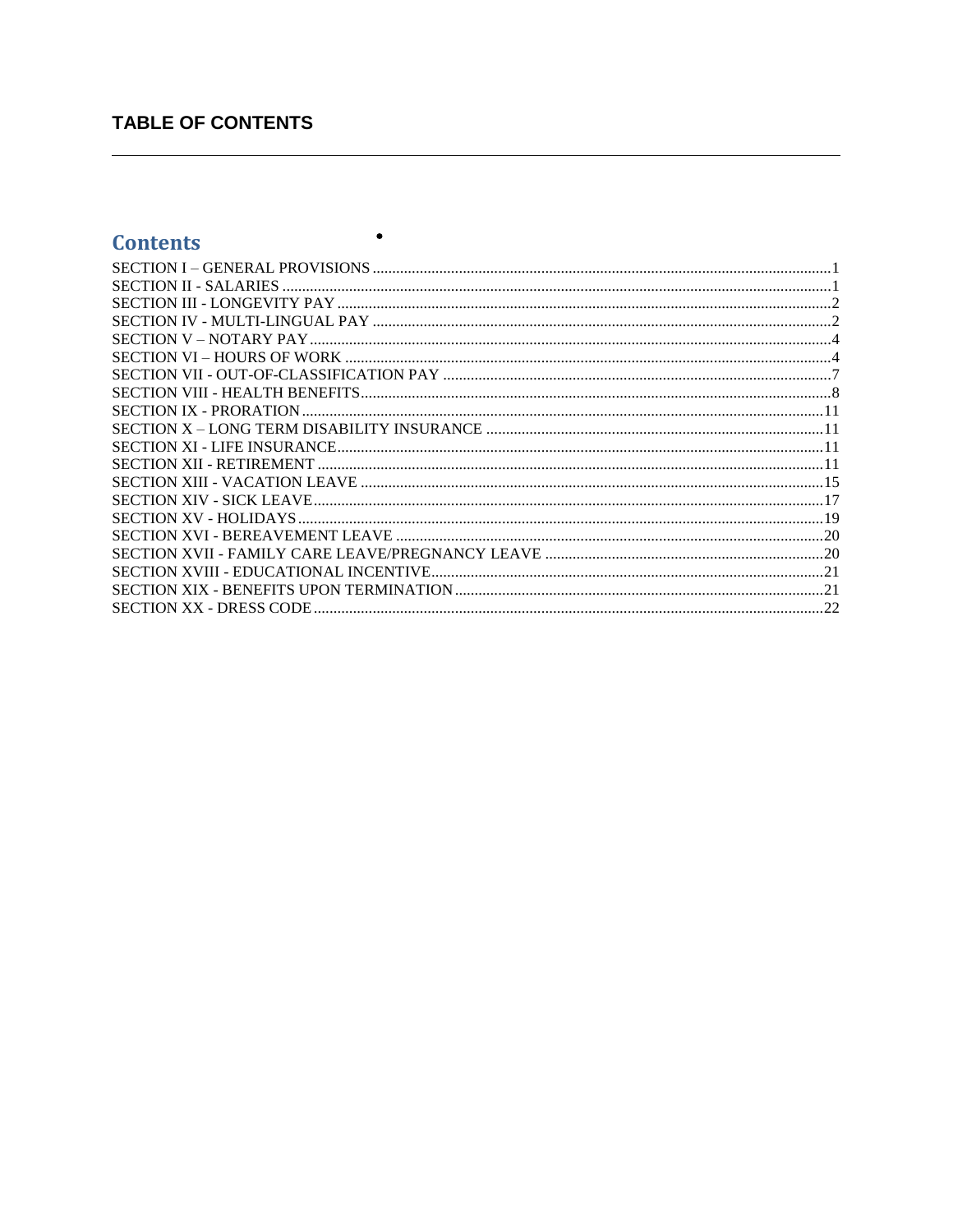### <span id="page-2-0"></span>**SECTION 1 – GENERAL PROVISIONS**

The provisions of this resolution describe and authorize compensation and terms of employment for unrepresented employees in the following job classifications for the period from July 1, 2017 to June 30, 2021:

Management Assistant Management Analyst Sr. Management Analyst Executive Assistant Deputy City Clerk Fiscal Clerk II Secretary to the City Attorney

The provisions of the resolution shall continue and remain in full force and effect until such time as any modifications  $\delta r$  amendments are approved by the City Council.

This resolution does not create any contractual right, or any express or implied contract of employment. The City of San Pablo retains the full discretion to modify this resolution at any time in accordance with law.

## <span id="page-2-1"></span>**SECTION 2 - SALARIES**

#### **2.1 General Increases**

Effective July 1, 2017, there will be a three percent (3%) Cost of Living Adjustment for all classifications covered by this resolution.

Effective July 1, 2018, there will be a three percent (3%) Cost of Living Adjustment for all classifications covered by this resolution.

Effective July 1, 2019, there will be a three percent (3%) Cost of Living Adjustment for all classifications covered by this resolution.

Effective July 1, 2020, there will be a three percent (3%) Cost of Living Adjustment for all classifications covered by this resolution.

#### **2.2 Equity Adjustments**

Effective July 1, 2017, the salary schedule for the Senior Management Analyst shall be increased by eight and fifty eight one hundredths percent (8.58%) in order to bring the salary schedule to five percent (5%) below the median of comparable cities, according to the City's 2017 total compensation survey prepared by Bryce & Associates, dated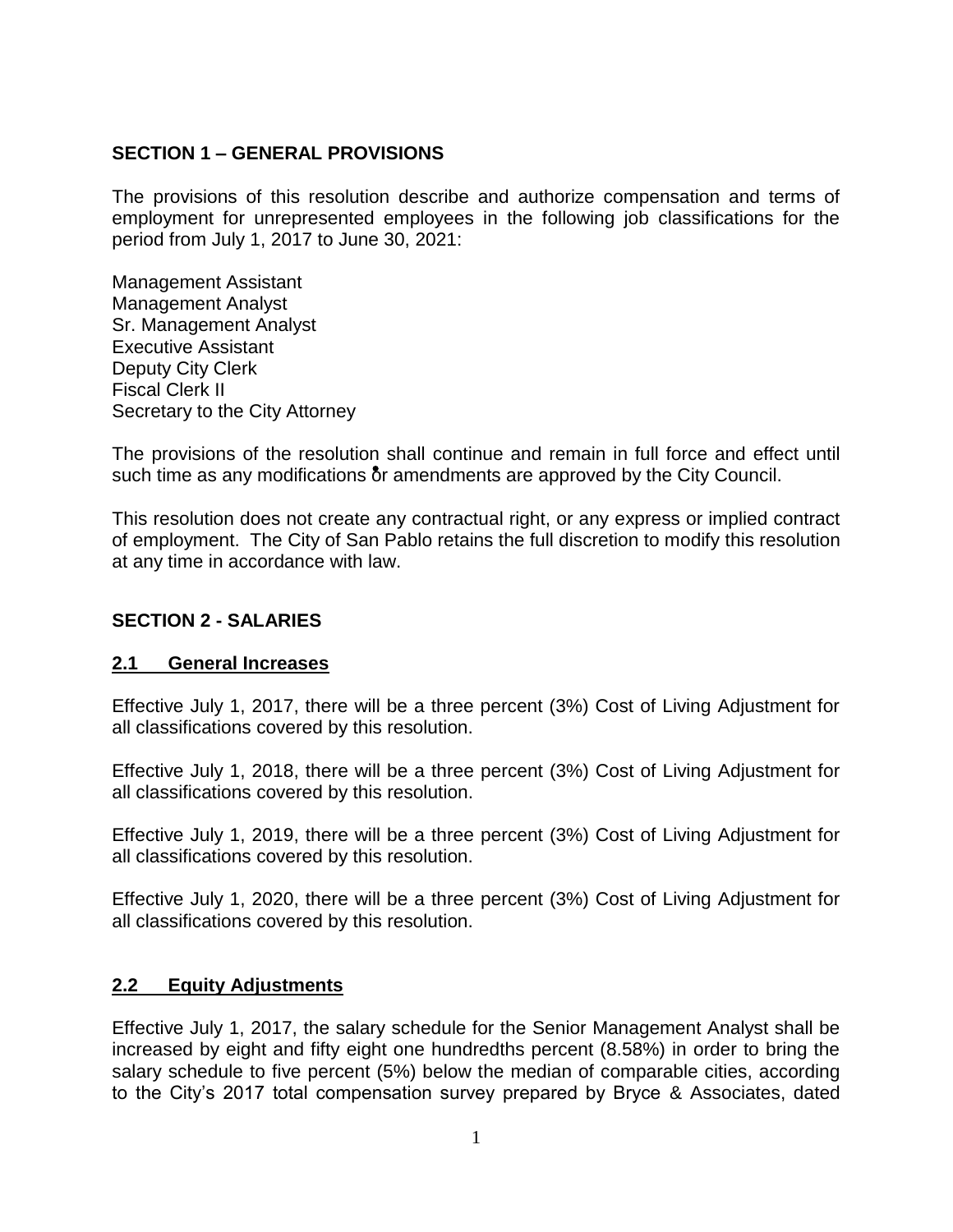March 2017. The cost of living adjustment will be applied after the equity adjustment has been applied.

## **2.3 Paydays**

The City shall pay all employees on the fifth (5) and twentieth (20th) of each month. Should the regular payday occur on a Saturday or Sunday, payment shall be made on the preceding Friday. Should a holiday occur on the regularly scheduled payday, checks shall be issued on the day preceding the holiday.

## <span id="page-3-0"></span>**SECTION 3 - LONGEVITY PAY**

All full-time employees shall receive longevity incentive as follows:

- Full-time employees who complete fifteen (15) years of continuous service with the City of San Pablo shall receive an additional three percent (3%) of base salary as a longevity incentive.
- Full-time employees who complete twenty (20) years of continuous service with the City of San Pablo shall receive an additional two percent (2%) of base salary for a total of five percent (5%) base salary as a longevity incentive.
- Full-time employees who complete twenty-five (25) years of continuous service with the City of San Pablo shall receive additional two percent (2%) of base salary for a total of seven percent (7%) base salary as a longevity incentive.

The percentage increases shall not be cumulative.

For the purpose of calculating longevity pay eligibility, one (1) "year of service" shall be defined as one thousand nine hundred fifty (1,950) hours of straight time hours worked, including use of paid time off.

Continuous service with the City for the purpose of longevity pay eligibility shall be defined as service not broken by a break in service of six (6) months or longer following separation.

#### <span id="page-3-1"></span>**SECTION 4 - MULTI-LINGUAL PAY**

Employees who are multi-lingual, and who regularly use their skills and are recognized as such by their respective supervisors, shall receive an additional pay upon application and approval of the City Manager as outlined below. This benefit must be initially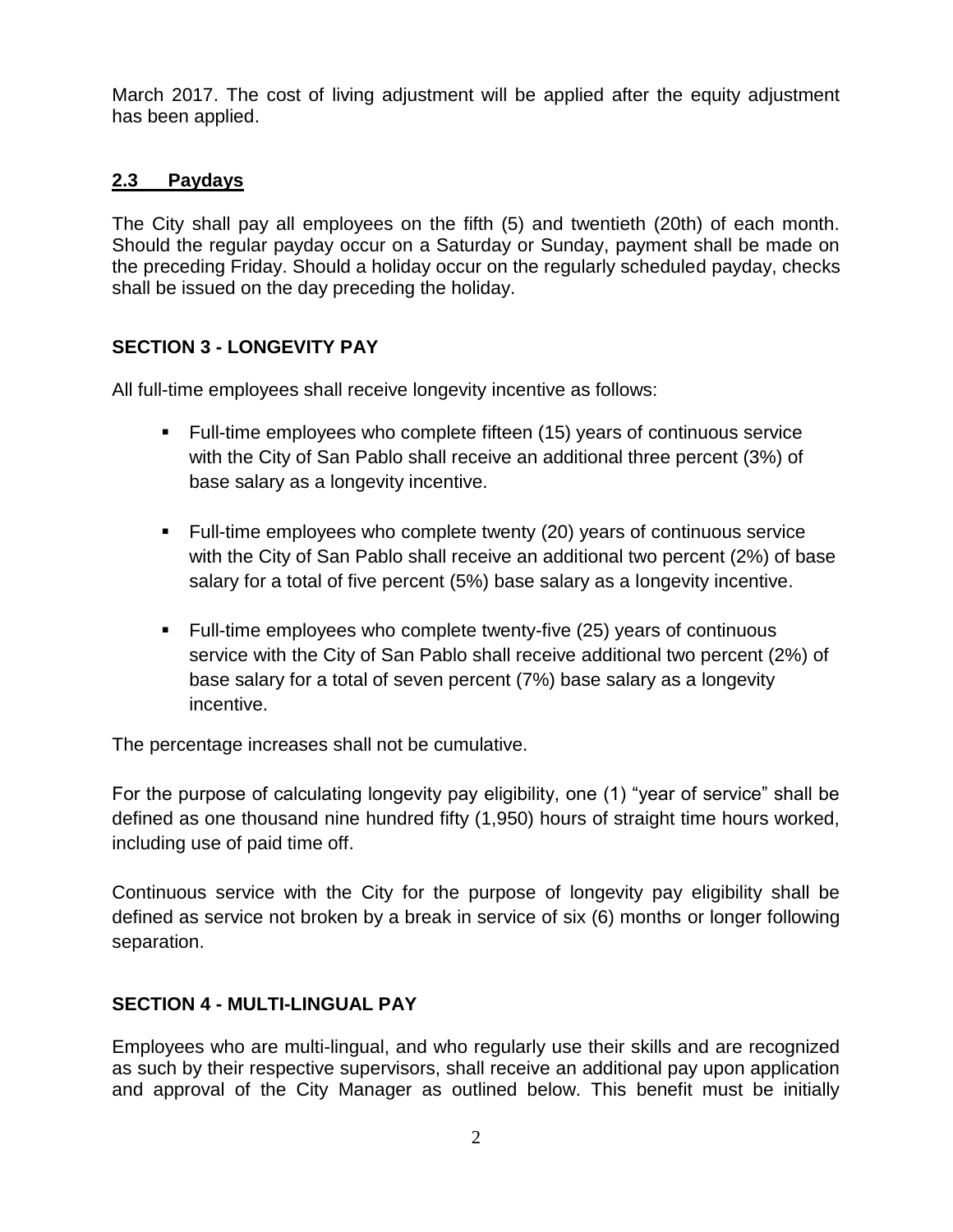certified and recertified periodically to continue eligibility or when an employee advances to the next level. Multi-lingual skills must be used to assist members of the public.

Primary level – To be eligible for the primary level of multilingual pay, an employee must be certified for the ability to speak in a secondary language proficiently and frequently during the course of work. An employee certified to be able to speak a secondary language at the primary level and required to regularly use verbal multilingual skills in the course of his or her job shall be compensated in the amount of one hundred dollars (\$100.00) per month.

Secondary level - To be eligible for the secondary level of multilingual pay, an employee must be certified for the ability to speak fluently and frequently during the course of work. In addition, the employee must be able to read and express in writing the secondary language required. An employee certified at the secondary level and required to regularly use verbal and written multilingual skills in the course of his or her job shall be compensated in the amount of two hundred dollars (\$200.00) per month.

Expert level - To be eligible for the expert level of multilingual pay, an employee must be certified for the ability to speak, read, write, edit, proof read frequently, investigate and/or testify in court fluently the secondary language required. An employee certified at the expert level and required to regularly use verbal and written multilingual skills in the course of his or her job as described above shall be compensated in the amount of three hundred dollars (\$300.00) per month.

An employee shall receive pay for only one appropriate competency level.

Employees wishing to be certified at one of the above-listed competency levels shall be required to demonstrate their abilities a third party linguistic evaluation provider selected by the City. An employee may request a re-evaluation no sooner than one (1) year following the last evaluation.

The City Manager shall have the final determination as to who is certified and at what level, including consideration as to the frequency of use and the applicability to the community of San Pablo.

Frequency of use required for primary and secondary multilingual incentive shall be defined as using a language other than English in the performance of the employees' assigned duties at least weekly on average. Frequency of use required for expert level multilingual incentive is using a secondary language in the performance of the employee's assigned duties at least weekly on average, or on a regular basis authorized by the City Manager or designee. Proof of frequency can be certified by the employee's immediate supervisor. If a disagreement arises than the employee may document contacts to provide proof to the supervisor.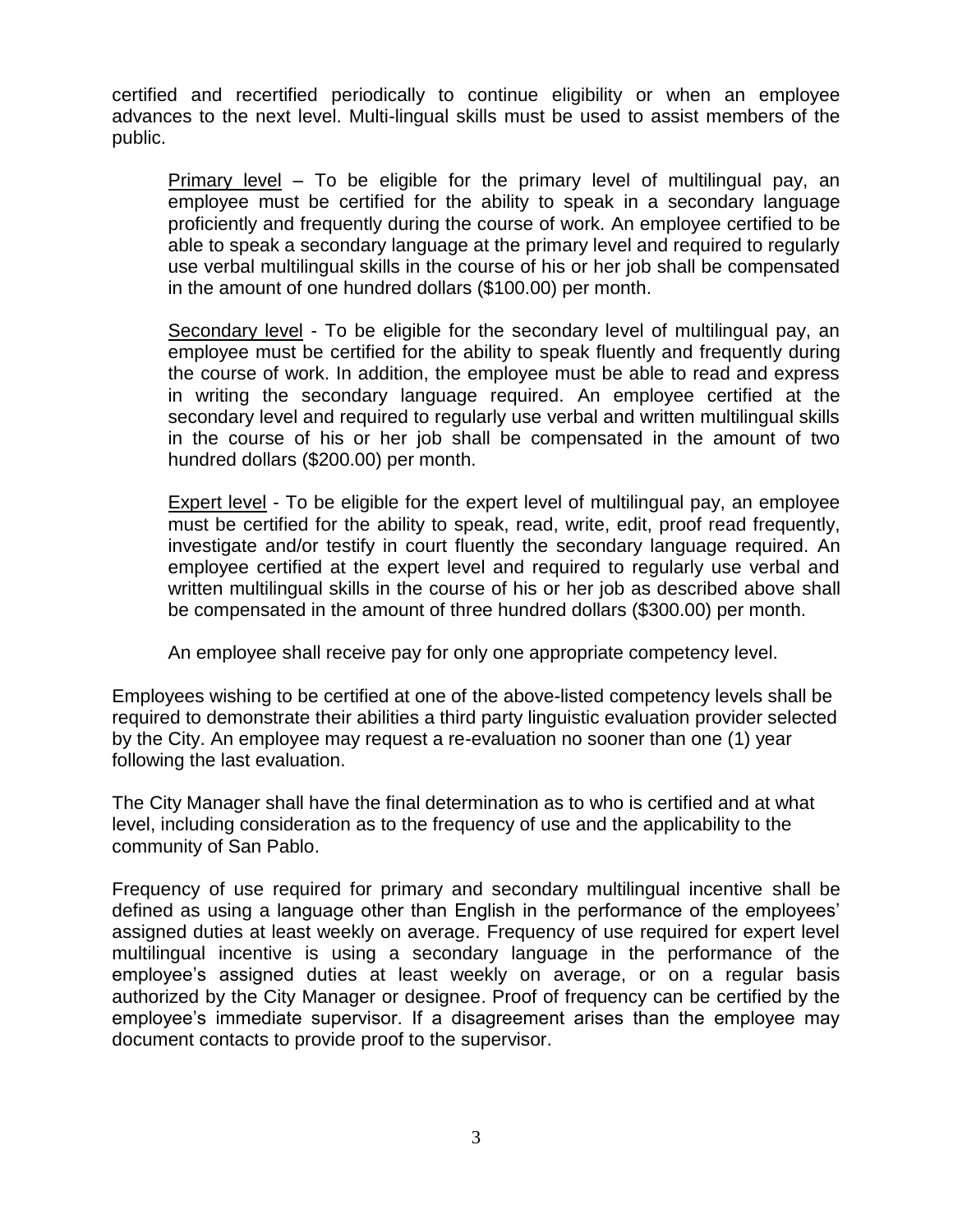## <span id="page-5-0"></span>**SECTION 5 – NOTARY PAY**

The City Manager or his/her designee may assign an employee to be the City's Notary Public. An employee, who is assigned to be a Notary for the City, shall receive a monthly compensation of fifty dollars (\$50) for providing Notary Public services to the City of San Pablo. The employee must obtain a Commission as a Notary Public and is responsible for any license or recertification process required to maintain the Commission as a Notary Public. The City will pay for the fees associated in obtaining the Commission.

## <span id="page-5-1"></span>**SECTION 6 – HOURS OF WORK**

#### **6.1 Hours of Work**

A. Full-time employees may be assigned to one of the following, normal work schedules:

8/75 Work Schedule: Employees assigned to an 8/75 Work Schedule shall work four (4), nine and one-half (9.5) hour workdays, Monday through Thursday. Employees will take an additional half-hour for their lunch period on one day per week to result in an average of 9.375 hours per workday, and thirty-seven and one-half (37.5) hours per workweek. Employees will have every Friday as a day off. The additional seven and one-half (7.5) minutes of work each day (the difference between nine and one half (9.5) hours actually worked per day and the average hours per day of 9.375) shall not be treated as overtime for FLSA Non-Exempt members subject to overtime.

9/75 Work Schedule: Employees assigned to a 9/75 Work Schedule shall work a two-workweek schedule of nine (9), eight and one third (8.33) hour workdays in a two week period, with the same alternating regular day off every two-week period.

10/75 Work Schedule: Employees assigned to a 10/75 Work Schedule shall work five (5), seven and one half (7.5) hour workdays in a workweek.

- B. Actual work schedule maybe adjusted to the benefit of public service and contingent upon City Manager approval. While an employee may request a particular work schedule, final assignment is subject to the needs of the City and requires supervisor approval.
- C. City Hall will be open continuously to the public from 7:30 A.M. to 6:00 P.M. including lunch hours.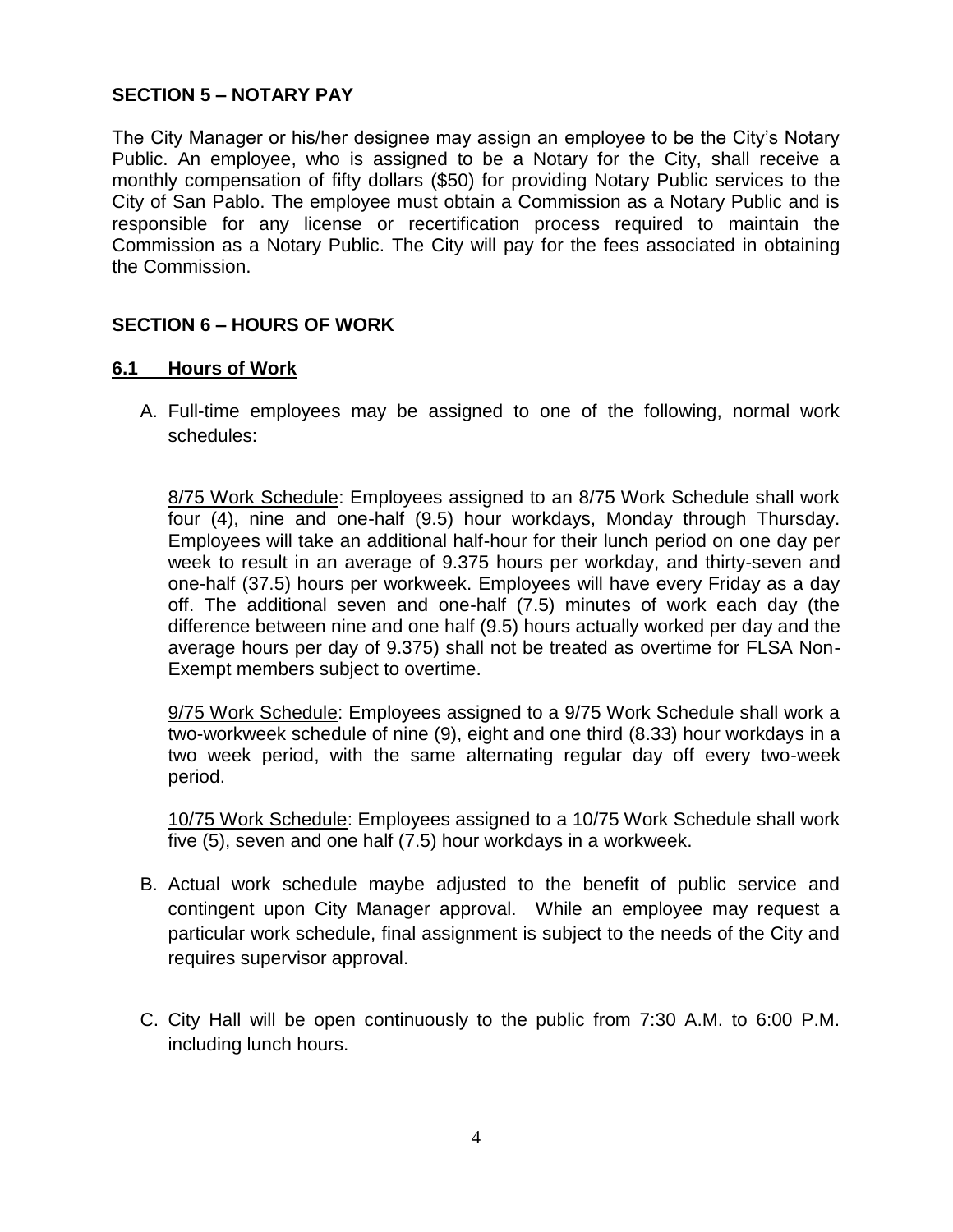- D. For employees in FLSA exempt classifications assigned to a 8/75 or 9/75 work schedule, if an employee is scheduled to work on a City-planned event or to attend a work-related activity or training on a regularly scheduled day off, the day off may be taken on a different day other than that day subject to operational requirements, so long as leave is taken within the same pay period and upon the Department Head or Division Manager's approval. Fridays off cannot be accumulated to have several consecutive days off at one time.
- E. An FLSA non-exempt employee and the employee's direct supervisor may mutually agree to a change in an employee's regular work schedule that is not permanent or ongoing in order to adjust for an unplanned short-notice or sporadic event. This change may include modifying normal work start and end times or allowing work missed on one day to be made up on another within the same workweek as defined in Section 8.1 of this agreement. Such a change shall not result in overtime for employees in FLSA non-exempt job classifications.

Such temporary changes in work hours shall occur only as long as the operational needs of the department are satisfied and to discontinue such arrangements when deemed necessary. If the employee and supervisor do not mutually agree to a flex schedule, and additional work is required of the employee outside of the employee's regular work schedule, the work shall be paid in accordance with applicable overtime provisions of this MOU.

## **6.2 Meal and Break Periods**

An unpaid, duty free sixty (60) minute lunch period shall be provided to all overtimeeligible employees who work at least an eight hour work day. A thirty (30) minute noncompensated meal period will be provided to all overtime-eligible full-time employees who work more than five hours, but less than eight hours during the work day. The lunch period shall be taken at a time designated by the employee's supervisor, generally between 12:00 noon and 1:00 p.m.

A fifteen (15) minute compensated rest period will be provided to all overtime-eligible employees for each four-hour period of service at a time mutually agreeable to the employee and to the supervisor; provided, however, that such fifteen (15) minutes includes all time away from the work station; and providing that they may not leave their general work locations (defined as City Offices for inside employees and Work Locations for outside employees). Work break periods may not be used to come to work late, leave work early, nor may they be accumulated for future time off.

## **6.3 Workweek**

The workweek begins at 12:00 a.m. on Monday and ends at 11:59 p.m. on Sunday,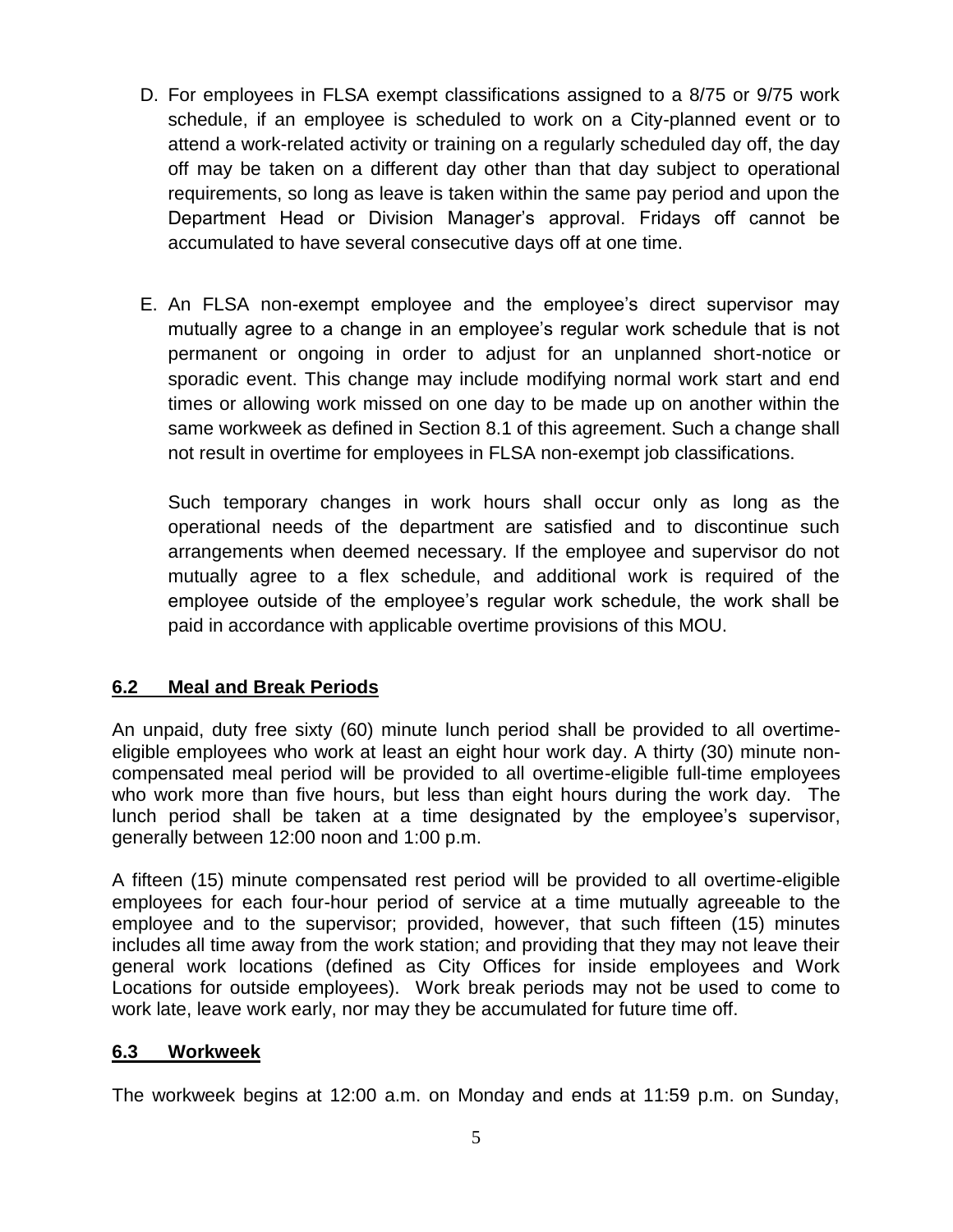except as otherwise designated for employees on an alternate work schedule.

For employees assigned to a 9/75 work schedule, the workweek shall begin exactly 4.165 hours after the start time of the employee's 8.33-hour shift on the day of the week which corresponds to the employee's alternating regular day off.

## **6.4 Overtime, Compensatory Time Off (CTO), & Administrative Leave**

### 6.4.1 Overtime & Compensatory Time Off (CTO)

The City may assign overtime to available, FLSA non-exempt employees. FLSA non-exempt employees shall be entitled to receive overtime pay or compensatory time off for hours worked in excess of the established workday or workweek. Leaves of absence shall not count as hours worked for the purpose of calculating overtime. Prior approval from the supervisor must be obtained before any overtime work is performed.

Employees who are eligible to receive overtime may elect to receive compensatory time off in lieu of cash overtime payments.

- A. Compensatory time off must be provided at time and one-half for each hour of overtime worked.
- B. Compensatory time off is voluntary. An employee may elect to not take compensatory time off. The employee shall be allowed to use compensatory time off upon reasonable request and if it does not unduly disrupt the operations of the department. A reasonable request is one received at least fourteen (14) calendar days in advance of the requested time off. It must be recognized that approval of time off requests will be subject to departmental staffing requirements and operational priorities.
- C. Authorization of compensatory time off requests shall not be unduly withheld and the employee shall be promptly notified of any management decision.
- D. Employees may accumulate up to two hundred and forty (240) hours of comp time. The 240-hour limitation is a maximum, all other hours must be paid in cash at the rate earned by the employee at the time the employee receives payment. Approved requests for compensatory time account payments shall be submitted with the regular payroll time sheet.
- E. Upon termination, all accumulated compensatory time off must be paid to an employee at his/her current rate or his/her average rate of pay during the last three years of employment, whichever is higher. The last three years of employment is defined as the three-year period immediately prior to termination, so that if an employee has a break in service, the period of employment after the break will be treated as a new employment.

6.4.2 Administrative Leave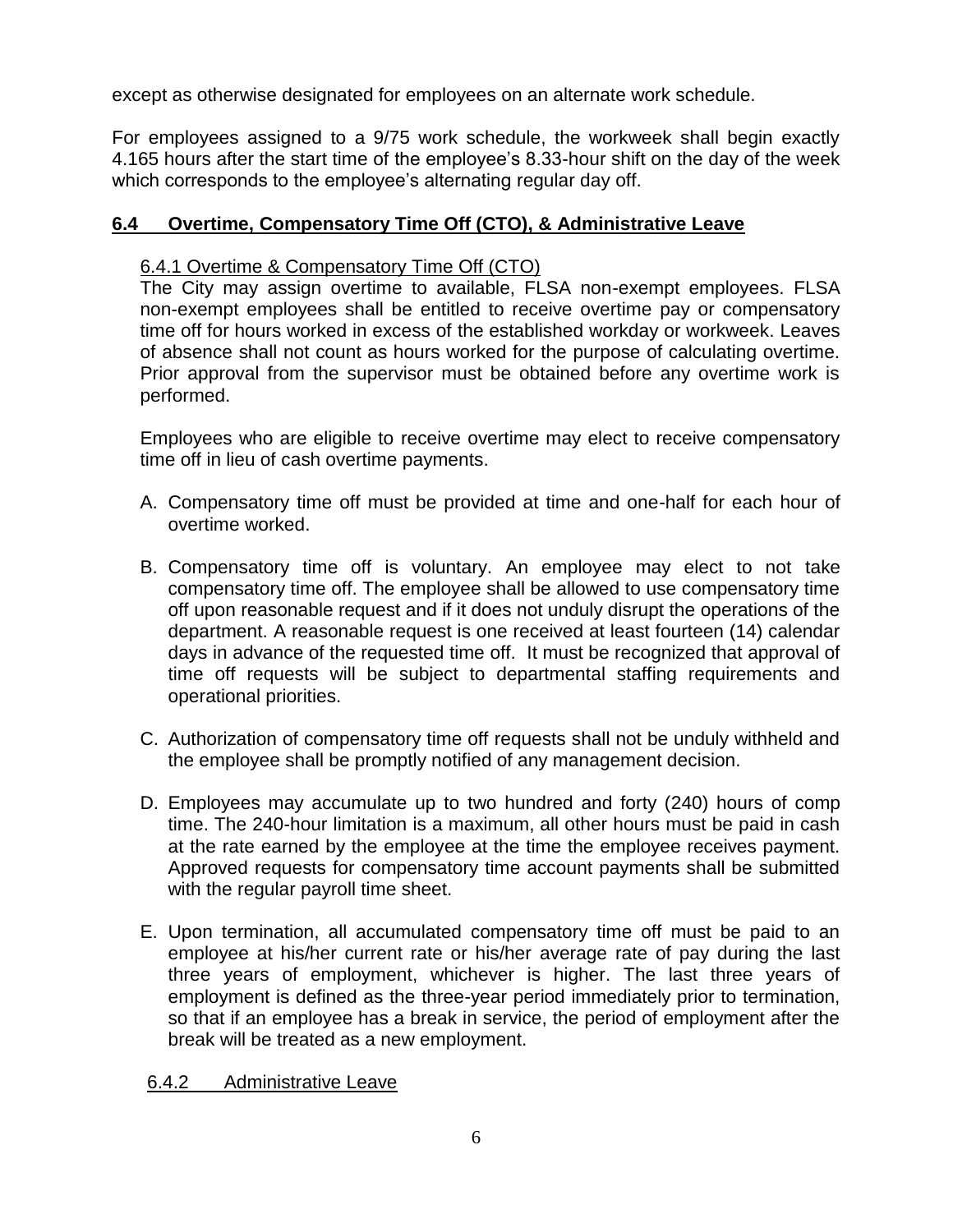Employees in classifications categorized as FLSA Exempt represented by the Association are considered mid-management, and thus exempt, and not eligible to accrue compensatory time or overtime hours. Administrative Leave is granted in recognition of any additional hours that may be worked.

Employees in classifications categorized as FLSA Exempt represented by the Association who work full time shall be entitled to fifty-five (55) hours of Administrative Leave per fiscal year, to be credited on July 1st of each year. New employees shall receive credit for Administrative Leave in their first year of hire based on hire date as follows:

| Hire date               | Hours credited |
|-------------------------|----------------|
| July 1 through Sept 30  | 55             |
| Oct 1 through Dec 31    | 40             |
| Jan 1 through Mar 31    | 25             |
| April 1 through June 30 | $\mathbf{U}$   |

Any unused balance of Administrative Leave available as of 12:00 midnight, June 30th, shall be forfeited. Accrued, unused administrative Leave shall have no cash value and shall not be subject to cash out during or upon separation from employment. The Association expressly waives any rights to vested leave provided under California Labor Code section 227.3 for administrative leave provided under this section.

FLSA exempt employees who are authorized to work on a reduced work schedule shall accrue administrative leave in the amount proportionate to the ratio of scheduled work hours of the standard workweek.

## <span id="page-8-0"></span>**SECTION 7 - OUT-OF-CLASSIFICATION PAY**

In the event an employee is assigned the majority of job duties of a higher classification, the employee shall be paid a flat rate of five percent (5%) above their current salary step, which shall become effective on the first day of assigned duties in the higher classification, if worked for a minimum of one (1) and a maximum of thirty (30) consecutive days. Prior approval of out-of-classification work must be obtained from the Department Head or Division Manager.

Any employee on a temporary assignment longer than thirty (30) days and assigned to the full range and scope of duties of a higher classification shall be assigned to the lowest step in that higher pay range which is at least five percent (5%) higher than normal assigned pay for the duration of the temporary assignment following the first thirty (30) days. The City shall report temporary upgrade pay of more than thirty (30) days to CalPERS in accordance with California Public Employees' Retirement Law.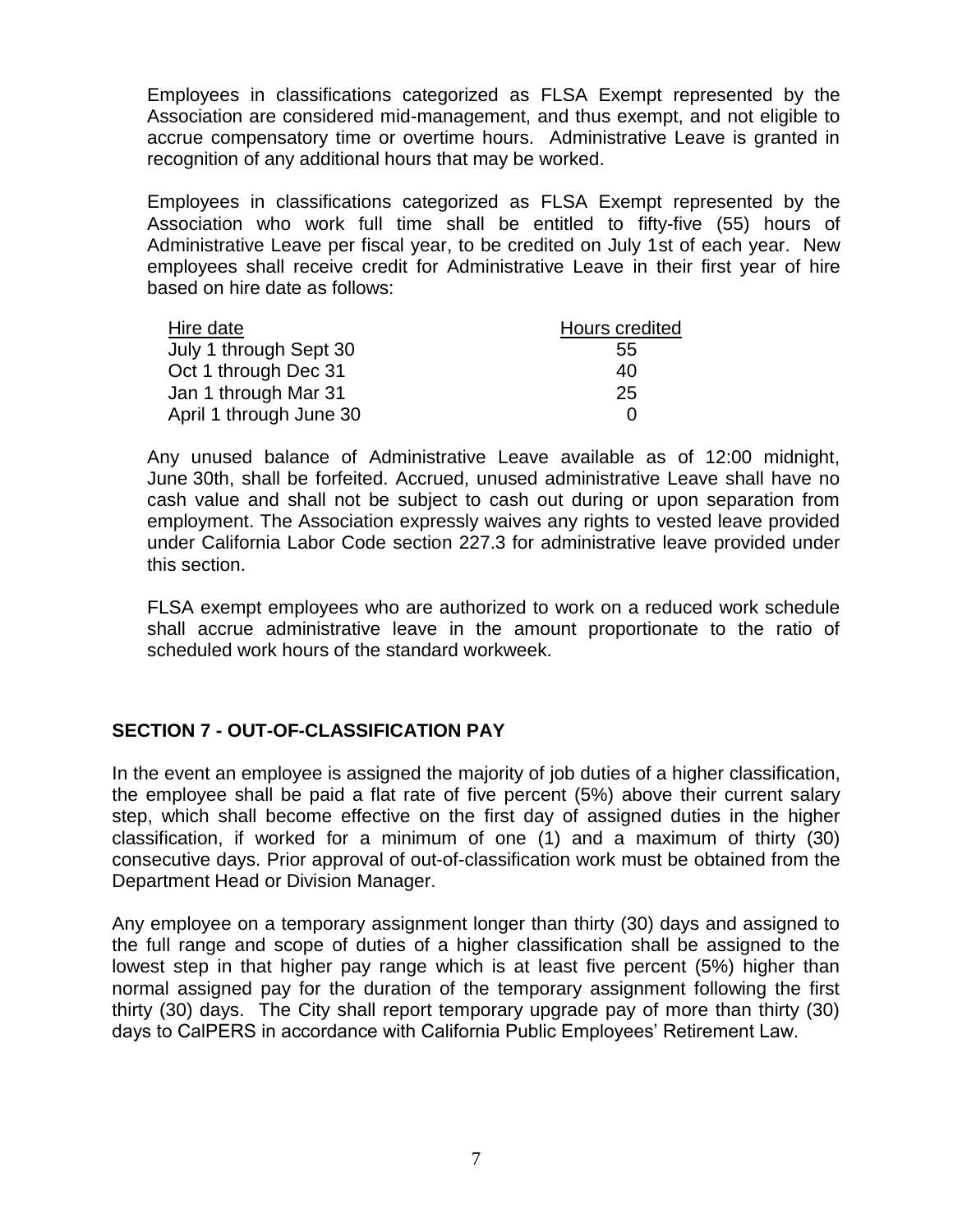#### <span id="page-9-0"></span>**SECTION 8 - HEALTH BENEFITS**

#### **8.1 Medical, Dental Insurance, and Vision Care Contributions**

#### **A. Medical Insurance**

The City is a participating employer in the Public Employees' Medical and Hospital Care Act (PEMHCA), the medical insurance program sponsored by CalPERS. Upon the City's adoption of the amendment to the City's contract with CalPERS for PEMHCA participation, the maximum City contribution per month for medical insurance for each active employee and each qualifying annuitant enrolled in CalPERS health insurance through the City shall be the minimum employer contribution as determined by CalPERS.

## **B. Flexible Benefit Plan**

The City maintains a Flexible Benefit Plan that constitutes a cafeteria plan within the meaning of Section 125 of the Internal Revenue Code. The Flexible Benefit Plan allows active employees to pay for actual medical plan premiums and other qualified expenses on a pre-tax basis.

Between July 1, 2017 and December 31, 2017, the City will contribute, on behalf of each eligible employee enrolled in City-provided health insurance, solely for the purchase of medical insurance coverage that is affordable and provides minimum essential coverage as defined by the Affordable Care Act, an amount up to:

- the premium for the employee's selected, City-provided group health insurance plan at the selected level of coverage;
- minus the City's minimum, monthly employer contribution required for participation in PEMCHA paid separately by the City to CalPERS;
- minus one hundred and fifty dollars (\$150) to be paid by the employee if enrolled in a Kaiser plan, or minus twenty percent (20%) of the group health insurance premium to be paid by the employee if enrolled in a non-Kaiser plan.

Between January 1, 2018 and June 30, 2019, the City will contribute, on behalf of each eligible employee enrolled in City-provided health insurance, solely for the purchase of medical insurance coverage that is affordable and provides minimum essential coverage as defined by the Affordable Care Act, an amount up to:

- ninety percent (90%) of the premium for the employee's selected, Cityprovided group health insurance plan at the selected level of coverage, up to the amount equal to ninety percent (90%) of the selected level of coverage for the Kaiser plan;
- minus the City's minimum, monthly employer contribution required for participation in PEMHCA.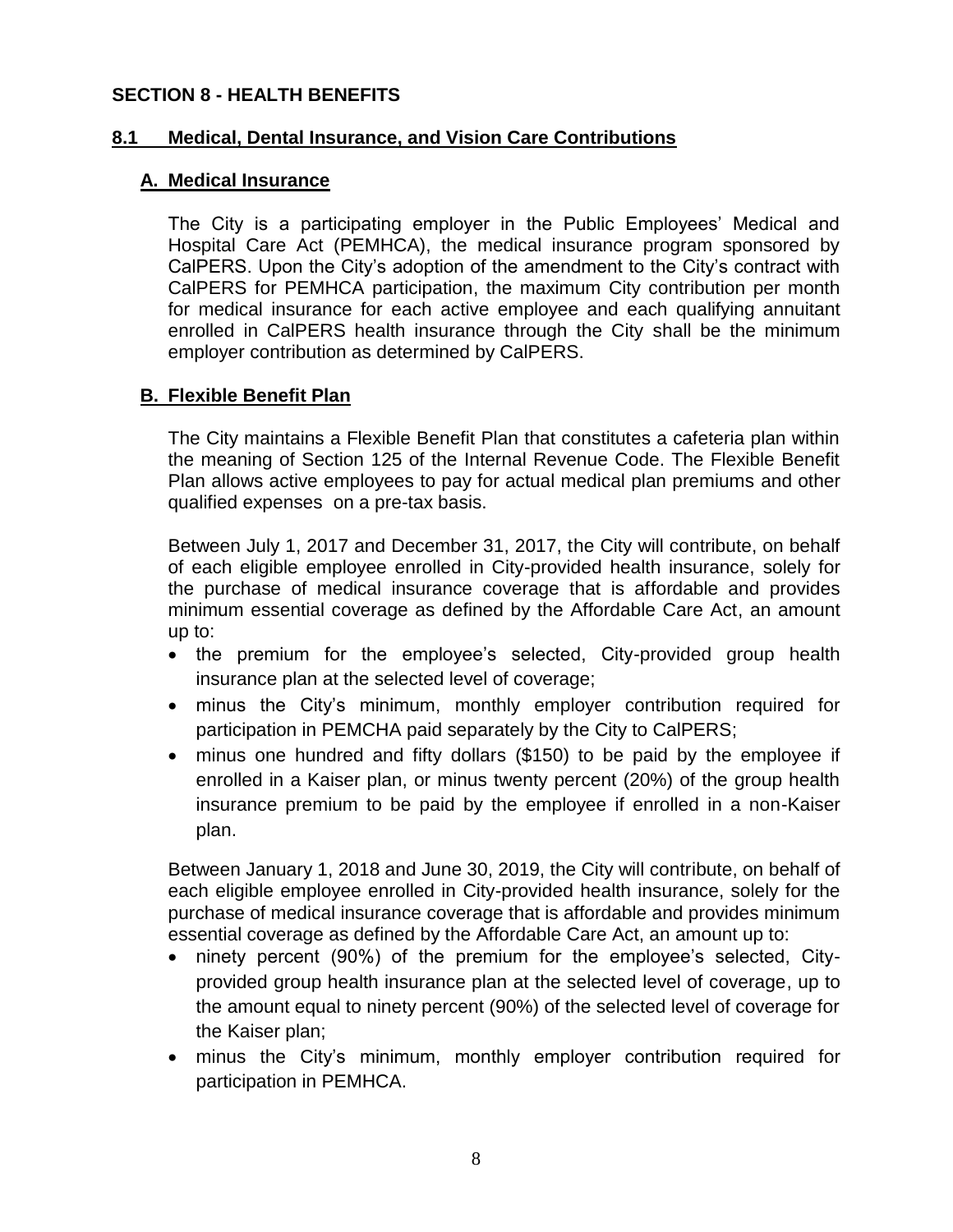The employee health insurance premium cost-share for employees enrolled in Kaiser coverage shall not exceed one hundred and fifty dollars (\$150).

Effective July 1, 2019, the City will contribute, on behalf of each eligible employee enrolled in City-provided health insurance, solely for the purchase of medical insurance coverage that is affordable and provides minimum essential coverage as defined by the Affordable Care Act, an amount up to:

- ninety percent (90%) of the premium for the employee's selected, Cityprovided group health insurance plan at the selected level of coverage up to the amount equal to ninety percent (90%) of the selected level of coverage for the Kaiser plan;
- minus the City's minimum, monthly employer contribution required for participation in PEMCHA paid separately by the City to CalPERS.

The City may adjust the above amounts in an employee's favor to comply with the requirements of the Affordable Care Act.

#### **C. In Lieu or Dual Medical Coverage**

In the event an eligible employee elects to waive participation in City-provided health insurance due to coverage in a group health plan from another source (e.g. spouse, parent, etc.), the employee shall receive the appropriate in-lieu amount

\$500.00 – Family coverage or two-party coverage \$350.00 – Single party coverage

The employee may receive the in-lieu amount in cash (taxable) or they may elect to contribute the in-lieu amount (not taxable) towards the 457 ICMA Deferred Compensation Plan as a supplemental retirement benefit.

To elect this option, the employee shall demonstrate that he or she is adequately covered at the applicable level of coverage by another source of group health insurance. If an employee loses primary coverage, he or she shall be covered by the City health plan as soon as possible, in accordance with CalPERS regulations and this MOU.

The City's obligation to pay the in lieu amount may be conditioned upon the employee providing reasonable evidence and attestation that the employee and all individuals in the employee's expected tax family have alternate minimum essential coverage for every plan year in which the employee receives the in lieu amount, in accordance with. IRS requirements for an eligible opt out program. The City shall not pay the in lieu amount if the City knows or has reason to know that the employee or individual in the employee's tax family does not have qualifying alternate coverage.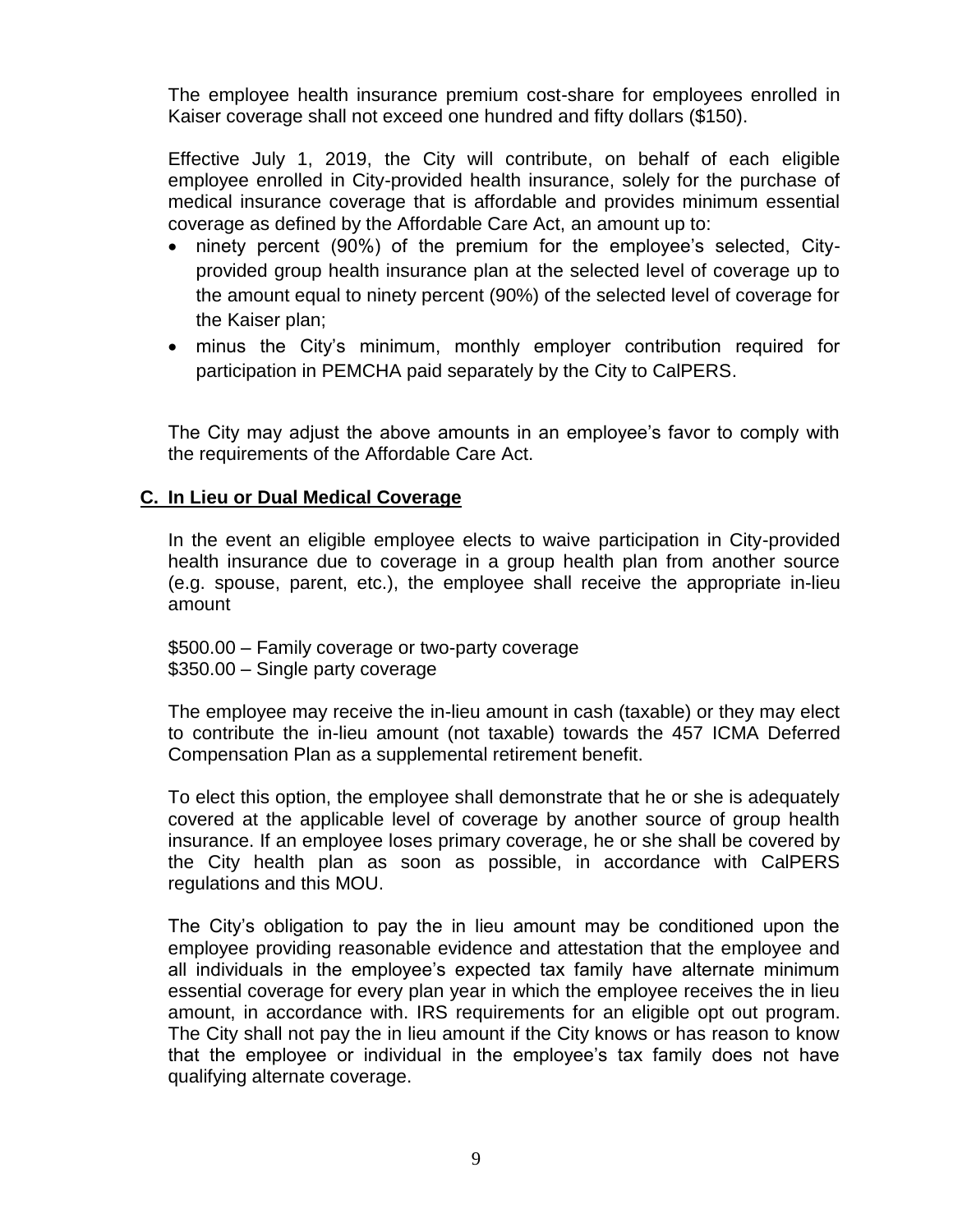## **D. Dental Plan**

For employees enrolled in the City-provided dental insurance plan, the City will contribute through the Flexible Benefit Plan the full premium for dental insurance coverage (which includes a 50/50 orthodontia plan for children only with three thousand dollars (\$3,000) maximum) for the employee and eligible dependent family members.

#### **E. Reimbursable Expenses and Flexible Spending Account**

The City provides a Flexible Spending Account (FSA), which allows employees to contribute a portion of their regular earnings to pay for qualified dependent care and medical expenses before earnings are subject to payroll taxes, in accordance with IRS regulations.

The City will contribute to the Flexible Spending Account the amounts listed below based on the assumption that the following arrangement falls within the IRS guidelines:

\$225.00 for 7/1/17 through 12/31/17 \$450.00 for 1/1/18 through 12/31/18 \$450.00 for 1/1/19 through 12/31/19\$450.00 for 1/1/20 through 12/31/20 \$225.00 for 1/1/21 through 06/30/21

New employees shall receive a prorated Flexible Spending Account contribution based on hire date or promotion date as follows:

| Hire Date | $7/1 - 9/30$ | 10/1-12/31 | $1/1 - 3/31$ | $4/1 - 6/30$ |
|-----------|--------------|------------|--------------|--------------|
| FY 17/18  | 225.00       | 112.50     | 450          | 337.50       |
| FY 18/19  | 225.00       | 112.50     | 450          | 337.50       |
| FY 19/20  | 225.00       | 112.50     | 450          | 337.50       |
| FY 20/21  | 225.00       | 112.50     | 225          | 112.50       |

In-lieu medical and vision care and other reimbursable expense amount, including this Flexible Spending Account contribution, will also be prorated.

In accordance with IRS regulations, any unused amounts contributed to the FSA shall not be reimbursed to the employee should employee fail to submit proof of eligible reimbursable expenses during a calendar year. However, up to five hundred dollars (\$500) of unused amounts remaining at the end of a plan year in a health FSA may be paid or reimbursed to plan participants for qualified medical expenses incurred during the following plan year. All other unused amounts in an employee's FSA cannot be rolled over to the next calendar year.

#### **8.2 Employee Assistance Program**

The City agrees to provide an Employee Assistance program for employee and eligible dependent(s).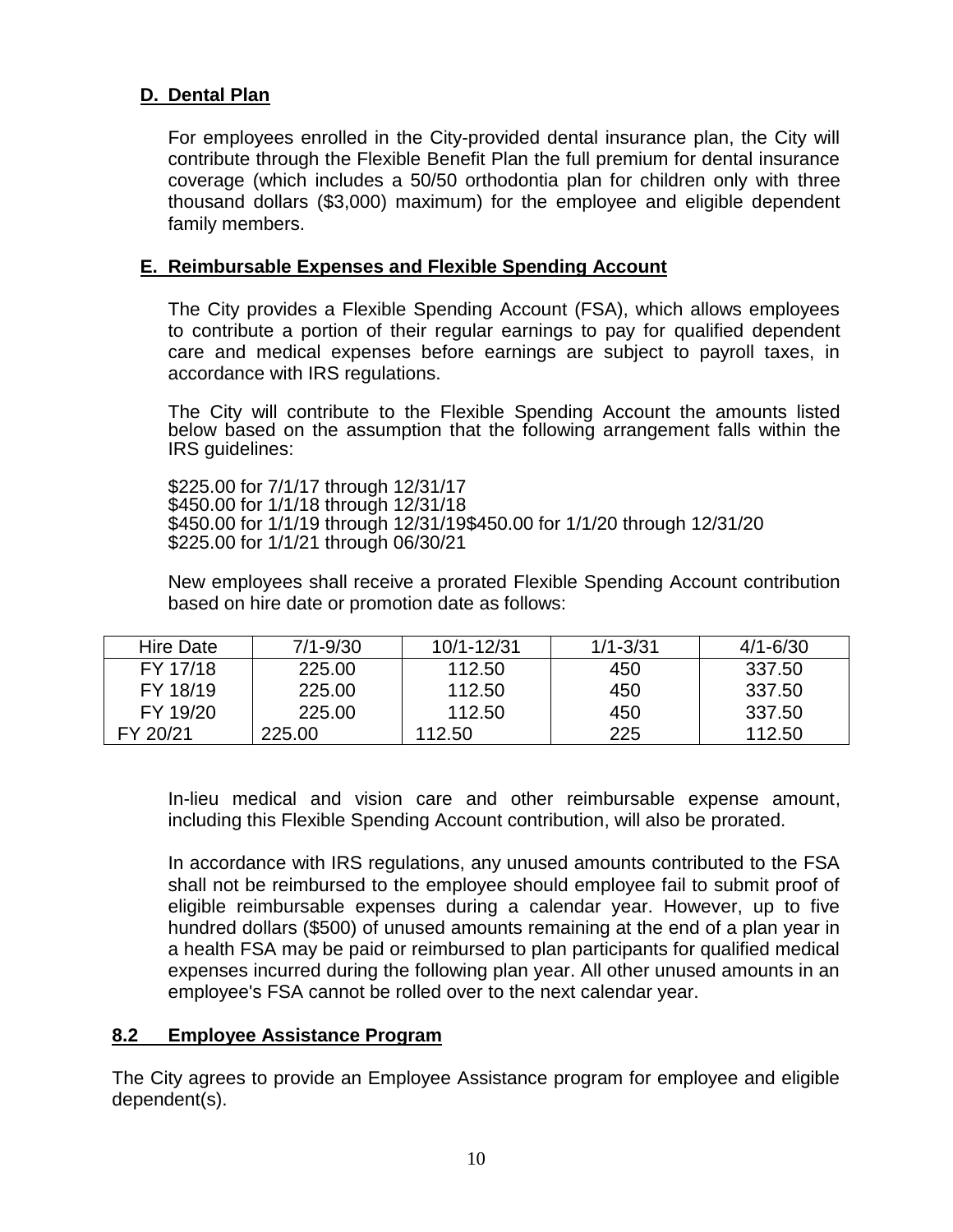## <span id="page-12-0"></span>**SECTION 9 - PRORATION**

Any employee authorized to work at a reduced schedule (at least thirty (30) hours per week or eighty percent (80%) of the normal work schedule) shall receive prorated benefits, including vacation, sick leave, other leave, medical, dental and vision premiums, in-lieu payout and other reimbursable expense amounts. The reduced work schedule shall be authorized by the City Manager or designee.

#### <span id="page-12-1"></span>**SECTION 10 – LONG TERM DISABILITY INSURANCE**

The City shall pay the premium for a long term disability insurance policy, covering two thirds of monthly salary, after a thirty (30) day qualification period, for all classifications listed herein.

## <span id="page-12-2"></span>**SECTION 11 - LIFE INSURANCE**

The City shall pay premiums for a sixty thousand dollar (\$60,000) Life Insurance Policy for all classifications listed herein.

An additional Life, Dependent Life and Supplemental Life Insurance policy shall be made available to dependents of the employee, as mandated by the existing Life Insurance program, at the total expense of the employee.

#### <span id="page-12-3"></span>**SECTION 12 - RETIREMENT**

#### **12.1 Retirement Benefit**

#### **A. Tier One Pension:**

Formula: The City shall provide the full formula of two and one half percent (2.5%) at age 55 calculated on the single highest year for local miscellaneous members considered "classic" members of CalPERS.

Member Contribution: Employees in Tier One Pension shall pay the statutory member contribution required by CalPERS, in addition to the cost share requirement described below.

Employee Cost Sharing: Employees in Tier One pension are required to pay two and three-tenths percent (2.3%) of reportable compensation toward the employer contribution for pension in accordance with Government Code Section 20516(a)- Employees Sharing Cost of Additional Benefits) for the pension formula enhancement to 2.5% at 55.

#### **B. Tier Two Pension:**

Formula: For eligible employees who are "new members" as defined by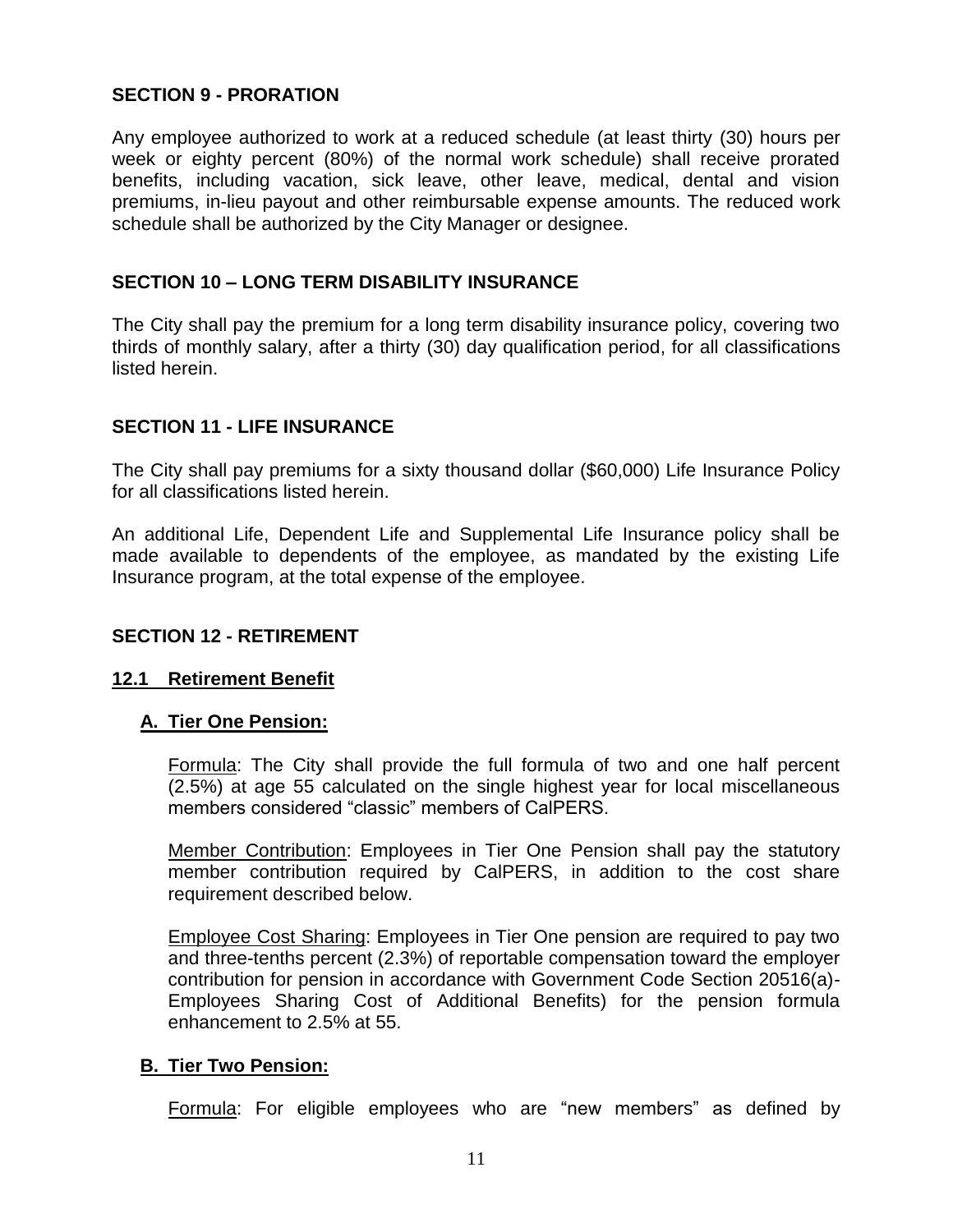Government Code Section 7522.02(f) the City will provide the CalPERS two percent (2%) at age sixty-two (62) formula retirement plan in accordance with Government Code Section 7522.20, calculated on the average of the three highest, consecutive years, in accordance with Government Code Section 7522.32.

Member Contribution: Non-safety employees in Tier Two Pension shall pay member contributions to the Public Employees' Retirement System in the amount required by the Public Employee Pension Reform Act (PEPRA), which amount is at least one-half of the total normal costs within the meaning of PEPRA.

## **C. Survivor Benefits:**

The City shall provide the Third Level of 1959 Survivor's Benefit for Non-Safety Tier One and Tier Two employees, a benefit for survivors of the employee who is actively employed at the time of death.

## **12.2 Retiree Health Savings Account for Retirees:**

A. Employees, who retire under service retirement as regulated by the Public Employees' Retirement System, will receive medical coverage as specified by this section. The City shall pay the minimum monthly employer contribution as determined by CalPERS and required under Public Employees Medical and Hospital Care Act (PEMHCA) on behalf of each qualifying annuitant enrolled in CalPERS health insurance through the City.

## B. Monthly Supplemental Allowance for Qualifying Employees Hired Before July 1, 2014:

In addition to payment of the minimum monthly employer contribution as determined by CalPERS to qualified annuitants as set forth in Section 8.1(A), the City will provide a monthly supplemental allowance to a Health Reimbursement Account (HRA) to qualifying employees hired before July 1, 2014 and who retire under service retirement from the City as regulated by the Public Employees Retirement System. The City's contribution of a monthly allowance to the HRA is based upon an employee's number of years of service and retirement from the City, as follows:

1. Retirees Hired Before July 1, 2014 Who Are Qualified Annuitants As Defined by CalPERS:

On behalf of a retiree hired by the City before July 1, 2014 who constitutes a qualified annuitant as defined by CalPERS, retires directly (within one hundred twenty (120) days) following separation from City service, and who is enrolled in City-provided, two-party level health insurance coverage, the City shall contribute a monthly supplemental allowance to the retiree's RHSA in the amount of two hundred and twenty dollars (\$220) minus the minimum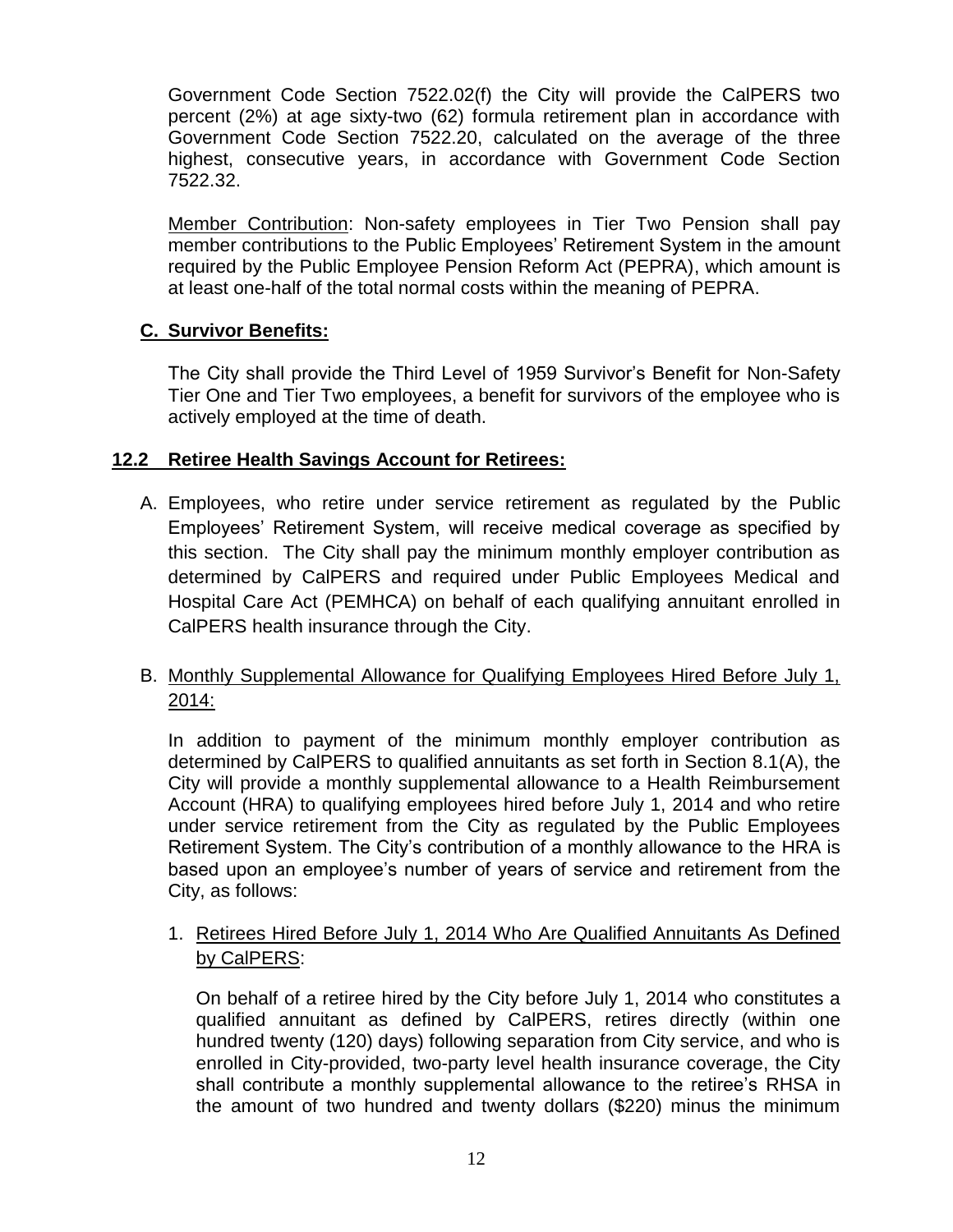employer contribution required by PEMHCA. For 2017, this amount equals ninety-two dollars (\$92) per month.

On behalf of a retiree hired by the City before July 1, 2014 who constitutes a qualified annuitant as defined by CalPERS, retires directly (within one hundred twenty (120) days) following separation from City service, and who is enrolled in City-provided, family level health insurance coverage, the City shall contribute a monthly supplemental allowance to the retiree's RHSA in the amount of two hundred and eighty-five dollars (\$285) minus the minimum employer contribution required by PEMHCA. For 2017, this amount equals one hundred fifty-seven dollars (\$157) per month.

In addition, the City shall pay the following to qualified annuitants:

### 2. Retirees Hired Before July 1, 2014 With Fifteen (15) or More Years of City Service Immediately Prior to Retirement:

On behalf of a qualifying retiree hired by the City before July 1, 2014 who completes fifteen (15) or more consecutive years of service with the City of San Pablo and retires directly (within one hundred twenty (120) days) following separation from City service, the City shall contribute a monthly supplemental allowance to the retiree's RHSA in the amount of one hundred and thirty-five dollars (\$135), from the date of retirement and until such time the retiree becomes eligible for Medicare, turns the age of sixty-five (65), receives health insurance coverage from another source, or dies, whichever comes first.

## 3. Retirees Hired Before July 1, 2014 With Twenty-Five (25) or More Years of City Service Immediately Prior to Retirement:

On behalf of a qualifying retiree hired by the City before July 1, 2014 who completes twenty-five (25) or more consecutive years of service with the City of San Pablo and retires directly (within one hundred twenty (120) days) following separation from City service, and who enrolls in employee plus one or employee plus family City health insurance coverage, the City shall contribute a monthly supplemental allowance to the retiree's RHSA in the amount of four hundred eighty dollars (\$480) minus the PEMHCA minimum employer contribution to CalPERS, from the date of retirement and until such time the retiree becomes eligible for Medicare, turns the age of sixty-five (65), receives health insurance coverage from another source, or dies, whichever comes first. This payment is in lieu of the one hundred thirty-five dollar (\$135) payment described in subsection (2) above entitled "Retirees Hired Before July 1, 2014 With Fifteen (15) or More Years of City Service Immediately Prior to Retirement."

In the event that the retired employee with twenty-five (25) or more consecutive years of service prior to retirement from the City enrolls in oneparty City health insurance coverage, the account shall be reduced to the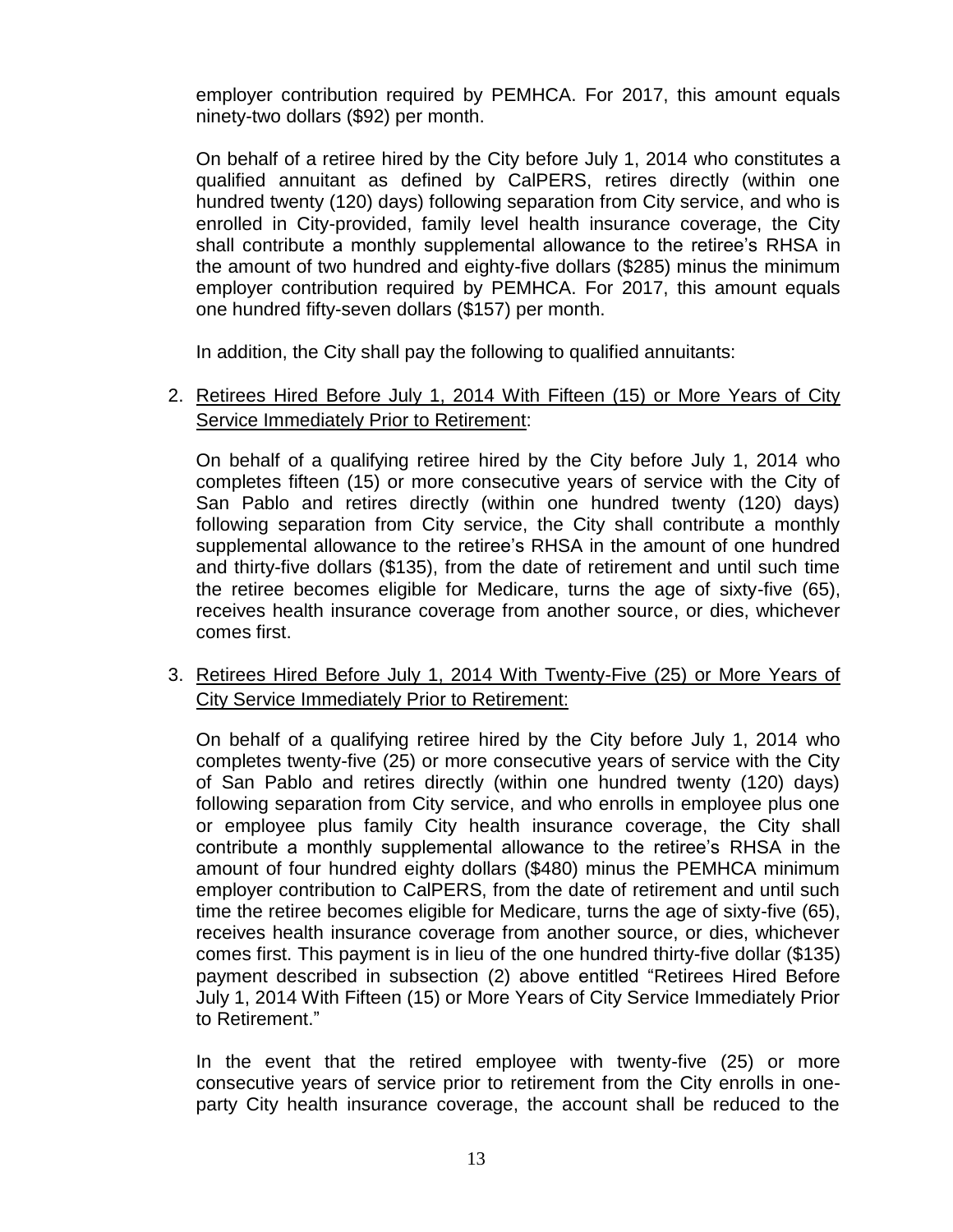amount provided for retirees with fifteen (15) consecutive years of service prior to retirement from the City; the allowance shall be reduced to one hundred thirty-five dollars (\$135). It shall be the responsibility of the retiree to notify the City for any marital or dependent status change (e.g. death of a spouse, divorce, legal separation, etc.) The City reserves the right to collect the amount over and above the one hundred thirty-five dollars (\$135) issued to the retiree, due to failure on the part of the retiree to notify the City regarding the change in marital or dependent status. The City shall collect said amounts under the normal collection process which may include utilization of a collection agency and/or Small Claims Court, or any legal or administrative remedy.

The City shall pay the Monthly Supplemental Allowance based on fifteen (15) and twenty-five (25) years of service (described in subsection (2) and (3)) to the RHSA for the retiree until any of the following conditions occur, at which point the City's contributions shall cease:

- a. retiree receives medical coverage from another source (e.g. other employment, spouse), or
- b. retiree is eligible for participation in the Medicare Program, or
- c. retiree reaches the age of sixty-five (65), or
- d. retiree dies.

The City's obligation to pay the monthly supplemental allowance is conditioned upon a signed declaration under penalty of perjury, by the retiree and/or spouse or registered domestic partner on a form provided by the City once each year, that confirms the retiree's and/or spouse or registered domestic partner is not enrolled in medical or health insurance coverage or inlieu payments from another source during that same time period.

To receive the monthly supplemental allowance for the calendar year of retirement, the retiree must file an initial eligibility form with the City at the time and in the manner prescribed by the City. For each subsequent calendar year, the retiree must file an eligibility form with the City by November 30th of the preceding year or at a later date prescribed by the City. City will terminate the monthly supplemental allowance until such time the declaration is received. The supplemental allowance shall resume on a prorated basis upon receipt of the required declaration. No retroactive payments shall be made.

Should retiree lose coverage from the other source (employment, spouse), the monthly supplemental allowance will resume upon receipt of the required declaration, and will continue only until any of the above listed events (1-4) occur.

The Monthly Supplemental Allowance is subject to applicable Federal and State Income Tax regulations.

Continuous service with the City for the purpose of eligibility for the monthly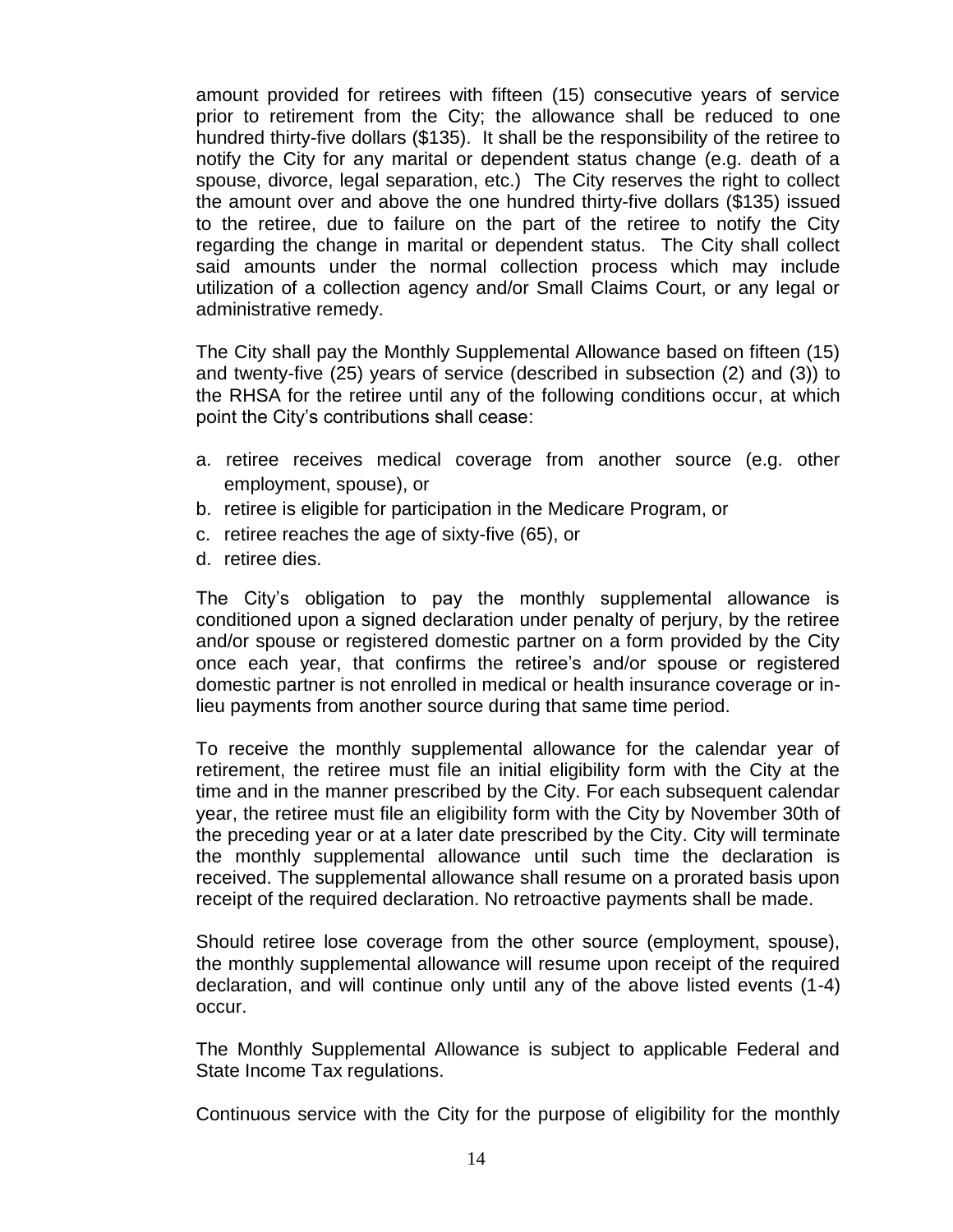supplemental allowance shall be defined as service not broken by a break in service of six (6) months or longer following separation.

## <span id="page-16-0"></span>**SECTION 13 - VACATION LEAVE**

#### **13.1 Accrual**

All regular full-time employees shall earn Vacation Leave with pay on a monthly basis, in accordance with the following schedule:

| <b>Years of Service</b>         | <b>Number of Vacation Hours</b><br>per Pay Period (based on 24<br>pay periods per year) | <b>Number of Vacation</b><br><b>Hours per Year</b> |
|---------------------------------|-----------------------------------------------------------------------------------------|----------------------------------------------------|
| 1 day $-$ 3 years               | 3.125                                                                                   | 75                                                 |
| 3 years and 1 day - 10 years    | 4.687                                                                                   | 112.50                                             |
| 10 years and 1 day - 15 years   | 6.25                                                                                    | 150                                                |
| 15 years and 1 day - 16 years   | 6.562                                                                                   | 157.5                                              |
| 16 years and 1 day - 17 years   | 6.875                                                                                   | 165                                                |
| 17 years and 1 day - 18 years   | 7.187                                                                                   | 172.5                                              |
| 18 years and 1 day - 19 years   | 7.5                                                                                     | 180                                                |
| 19 years and 1 day - 20 years   | 7.812                                                                                   | 187.5                                              |
| 20 years and 1 day $-$ 21 years | 8.125                                                                                   | 195                                                |
| 21 years and 1 day $-$ 22 years | 8.437                                                                                   | 202.50                                             |
| 22 years and 1 day $-$ 23 years | 8.75                                                                                    | 210                                                |
| 23 years and 1 day $-$ 24 years | 9.062                                                                                   | 217.5                                              |
| 24 years and 1 day $+$          | 9.375                                                                                   | 225                                                |

Employees who are authorized to work on a reduced work schedule shall accrue vacation leave in the amount proportionate to the ratio of scheduled work hours of the standard workweek.

- A. Employees will be permitted to accrue up to a maximum of the number of vacation hours accrued over a two (2) year period based on the employee's total years of service. No employee shall accrue more than the number of vacation hours accrued over a two (2) year period based on the employee's total years of service. Should the City deny a requested vacation leave and resulting in the employee exceeding the maximum vacation accrual cap, the City will cash out the denied amount of vacation.
- B. While vacation time accrues from the first full calendar month of full-time employment for all classifications shall be required to have served the equivalent of six (6) months of continuous service in the City in order to be eligible to use annual vacation leave; provided, however, that if a regular employee separates from employment with the City before completion of six (6) months of service, the employee or his/her estate will receive pay for earned vacation leave. The Department Head may grant an exception to the minimum six months of service required for vacation eligibility.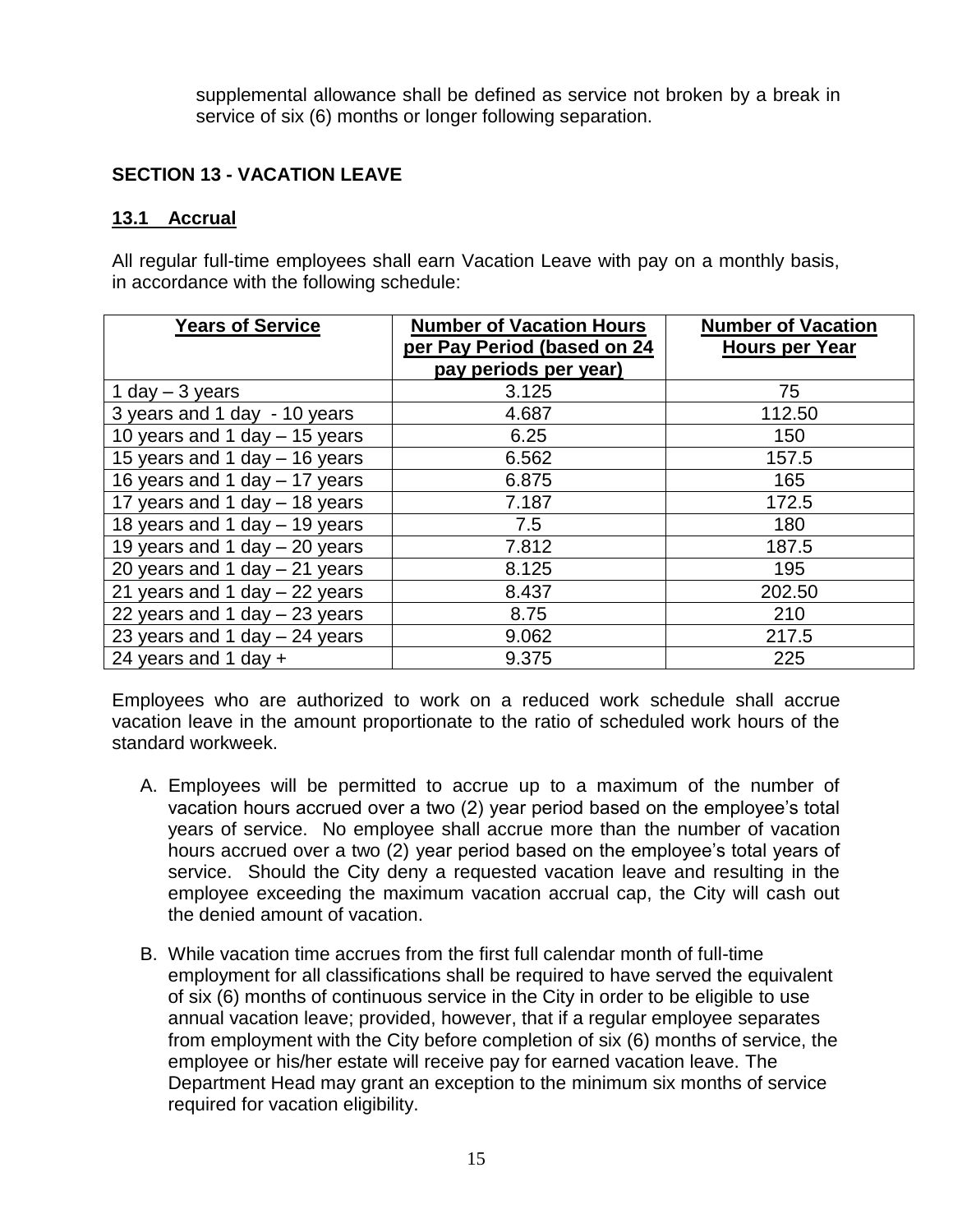### **13.2 Use of Vacation**

The times during the calendar year at which an employee may take vacation leave shall be determined by the Department Head, with due regard for the wishes of the employee and particular regard to the needs of the service.

Vacation accruals and balances are reflected on an employee's paycheck providing an opportunity to properly schedule vacation(s) and allow further vacation accrual.

Should the City deny a requested vacation leave and such denial will result in the employee reaching the maximum two (2) years accrual, the City will cash out the denied amount of vacation.

In the event one or more municipal holidays fall within an annual vacation leave, such holidays shall not be charged as vacation leave, and the vacation shall be extended accordingly.

Employees who terminate employment shall be paid in a lump sum for all accrued vacation leave earned prior to the effective date of termination. No such payment shall be made for vacation accumulated contrary to the provisions contained herein.

Employees desiring vacation leave must request such leave at least one (1) calendar week in advance of the time desired, except that Department Heads may grant such leave on shorter notice at their option and if the employee requests it.

An employee who becomes ill or injured during his/her vacation may request that the time be deducted from his/her earned Sick Leave and the vacation be rescheduled at a later date, or be extended.

#### **13.3 Vacation Cash Out**

Employees hired before July 1, 2017, with a minimum vacation accrual balance of one hundred fifty (150) hours may elect to convert between one (1) work day and one (1) work week (in accordance with the employee's assigned work schedule) of accrued, unused vacation leave to cash.

Employees hired on or after July 1, 2017 with a minimum of ten (10) years of service with the City of San Pablo, and with a minimum vacation accrual balance of one hundred fifty (150) hours, may elect to convert between one (1) work day and one (1) work week (in accordance with the employee's assigned work schedule) of accrued, unused vacation leave to cash.

Conversion shall be subject to an employee's irrevocable election, in December of the year prior to the cash-out, of hours to be accrued in the following year. In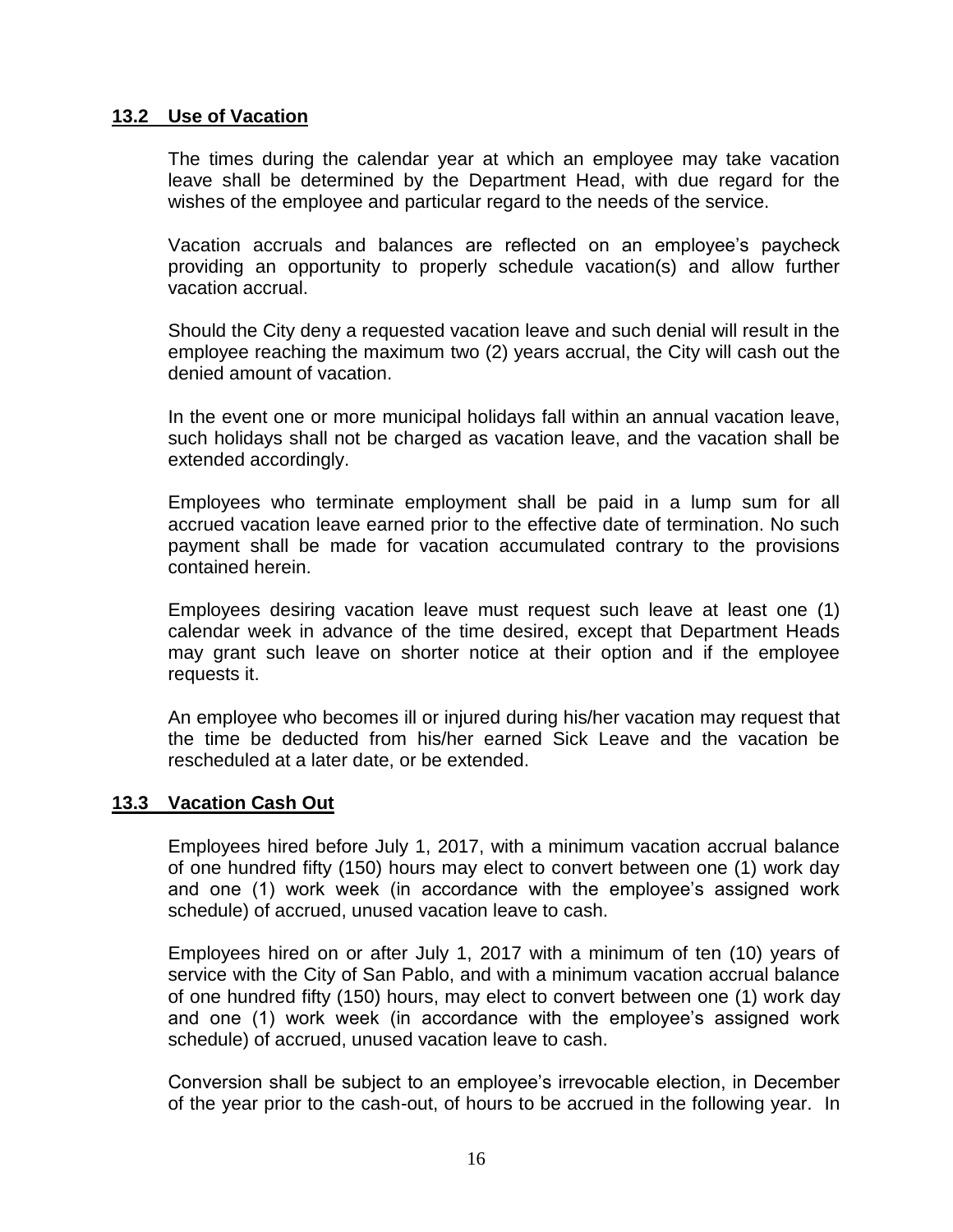compliance with IRS code, employees must choose by the last business day of each year to elect or opt out of pay in lieu of vacation time off for the following year by using the Request for Pay in Lieu of Vacation Leave form. Payment of converted hours shall occur in the first pay period of the following fiscal year. Employees who did not elect pay in lieu of vacation time off by the last business day of the prior year will not be able to cash out any vacation in the following calendar year. All vacation cash outs will be taxed at the supplemental tax rate in accordance with IRS code.

If insufficient vacation hours exist to meet the annual pay in lieu election, only the remaining available elected vacation hours will be paid out.

## <span id="page-18-0"></span>**SECTION 14 - SICK LEAVE**

#### **14.1 Accrual**

Full-time, regular employees will accrue sick leave with pay at the rate of seven and one-half (7.5) hours per calendar month of service. Sick Leave shall not be regarded as a privilege which an employee may use at his/her discretion but shall be allowed only for the purposes listed below.

Unused Sick Leave shall be accumulated at the rate of ninety (90) hours per year, without a cap on accrual.

Employees who are authorized to work on a reduced work schedule shall accrue sick leave in the amount proportionate to the ratio of scheduled work hours of the standard workweek.

#### **14.2 Usage**

Each regular, full time employee shall be allowed to use accrued sick leave with pay for the following reasons:

- A. Absence from duty due to exposure to a contagious disease where a doctor requires quarantine;
- B. Diagnosis, care, or treatment of an existing health condition of, or preventative care for, an employee or any of the following of the employee's family members: child of any age or dependency status; parent; parent-in-law; spouse; registered domestic partner; grandparent; grandchildren; or sibling;
- C. For an employee who is a victim of domestic violence, sexual assault, or stalking to: a) obtain or attempt to obtain a temporary restraining order or other court assistance to help ensure the health safety or welfare of the employee or his or her child; or b) obtain medical attention or psychological counseling; services from a shelter; program or crisis center; or participate in safety planning or other actions to increase safety; and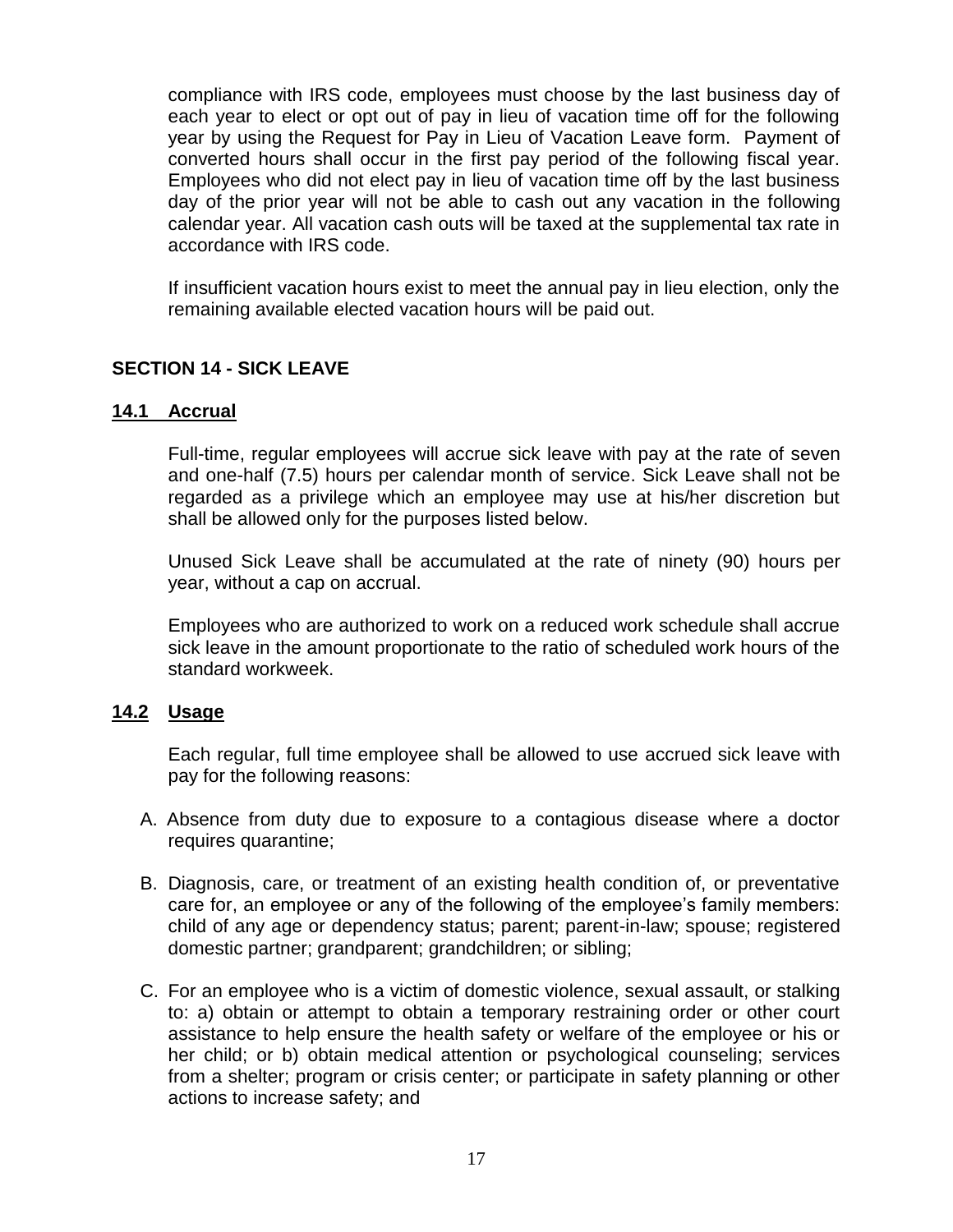D. Absence due to pregnancy disability, childbirth, or a medical condition related to pregnancy.

However, an employee may use up to three (3) Sick Leave days per fiscal year to care for a non-immediate family member with an existing health condition who requires care from the employee, or as bereavement leave for a non-immediate family member.

The right to benefits under the Sick Leave plan shall continue only during the period that the City employs the employee. This plan will not give any employee the right to be retained in the service of the City or any right to claim of sickness disability benefits after separation from the services of the City, and shall have no cash value at separation.

When an employee receives compensation under the Workers' Compensation Act of California, such compensation shall be considered part of the salary to be paid to an employee under the provisions of this section. The amount paid by the City shall be the difference between the amount received from the Workers' Compensation Carrier and the employee's regular rate of pay;

To request to use sick leave if the need for leave is foreseeable, an employee must give the immediate supervisor reasonable advance written or oral notice. If the need for sick leave is not foreseeable, the employee shall provide written or oral notice of the need for the leave as soon as practicable, If the employee is required to be absent on sick leave for more than one (1) day, the employee must keep the immediate supervisor informed each day as to the date the employee expects to return to work and the purpose of the leave.

Employees must provide a physician's certification for any sick leave absence that occurs after the employee has used twenty-four (24) hours, or three (3) work days' worth of sick leave, whichever is greater, that involves the illness of the employee or family member.

Employees who use paid leave to address issues related to domestic violence, sexual assault or stalking, and who cannot provide advance notice of their need for leave must provide certification of the need for leave within a reasonable time thereafter. In the event an employee is on sick leave for three days or longer, or in the event of family medical leave, excessive use of sick leave, or sick leave abuse, a supervisor may require a written physician's statement confirming that the employee's illness or disability prevents him or her from attending work, and the anticipated duration of absence. The City may require that an employee undergo a medical examination by a physician chosen by the City after an absence of twenty-four (24) hours, or three (3) work days, whichever is greater, to determine an employee's fitness for work after an absence from work due to a non-job related injury or illness. In the case of absence due to a contagious disease, the employee will be required to present a medical release before s/he may return to work.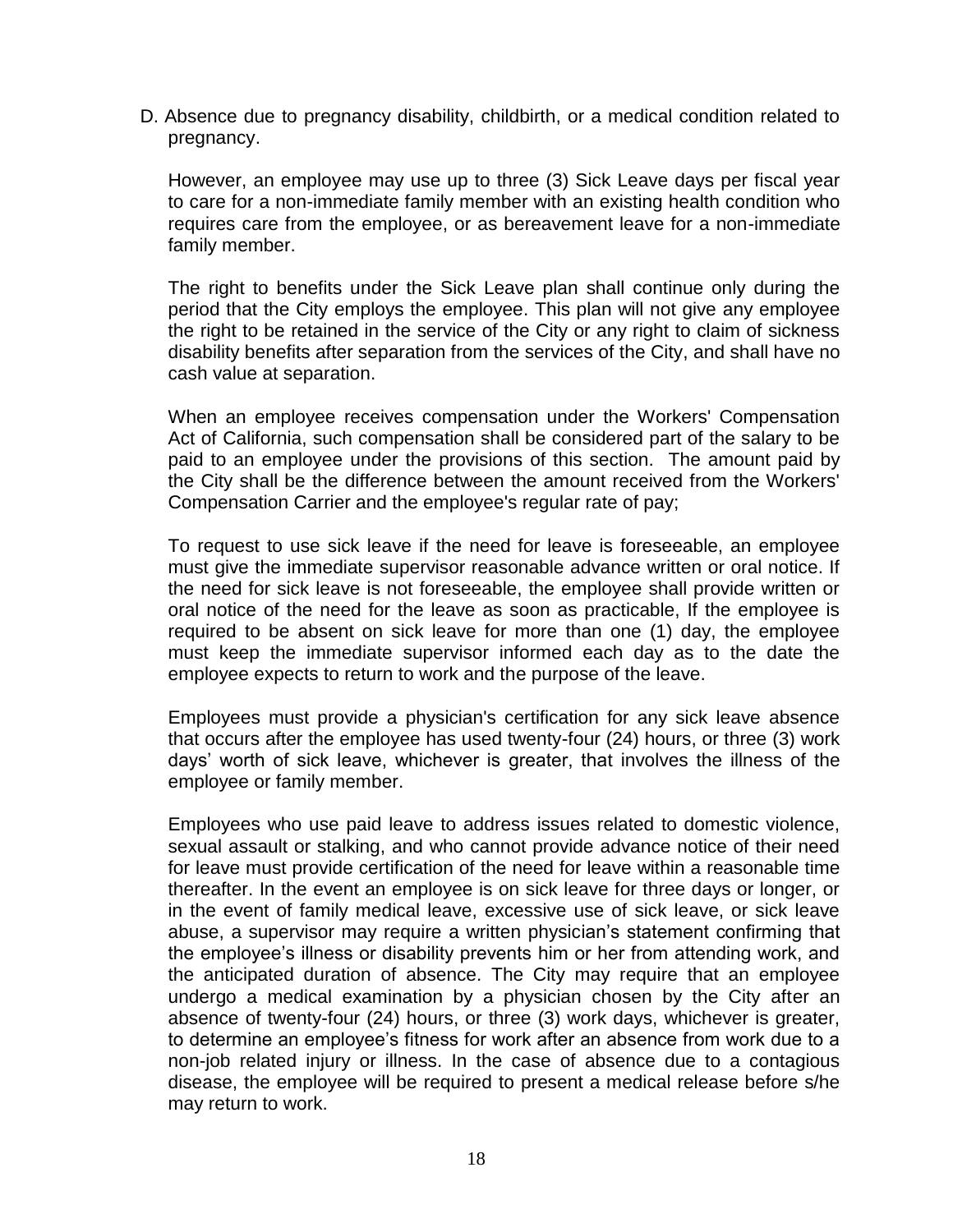Upon depletion of accumulated Sick Leave an employee may request leave of absence without any pay, for a period not to exceed sixty (60) calendar days, subject to the approval of the City Manager. If the employee is unable to return to work at the end of this period, he/she must request further unpaid leave, which will be subject to the approval of the City Manager. If further leave is granted, the employee must notify the City of his/her intent to return to work, no later than every thirty (30) days.

If further leave is not requested, or granted after a request, the employee's continued absence from City service may result in discipline up to and including dismissal.

Time off for employee illness shall be charged to sick leave and not to vacation or compensatory time off unless and until all available sick leave has been exhausted.

Employees who are authorized to work on a reduced work schedule shall accrue sick leave in the amount proportionate to the ratio of scheduled work hours of the standard workweek.

## <span id="page-20-0"></span>**SECTION 15 - HOLIDAYS**

The City shall observe the following Holidays:

January 1 - New Year's Day 3rd Monday in January - Martin Luther King Birthday 3rd Monday in February – President's Day Last Monday in May - Memorial Day July 4 – Independence Day First Monday in September - Labor Day Second Monday in October - Columbus Day November 11 - Veterans' Day 4th Thursday in November - Thanksgiving Day Day after Thanksgiving Day December 24 - Day before Christmas Day December 25 - Christmas Day December 31 - New Year's Eve Day

The value of each holiday shall be seven and one half (7.5) hours for employees assigned to a 10/75 work schedule, eight and one third (8.33) hours for employees assigned to a 9/75 work schedule, and 9.375 for employees assigned to an 8.75 work schedule.

For employees on an 8/75 Monday through Thursday work schedule, or 9/75 work schedule, should an observed holiday fall on off-Friday, the holiday shall be observed on Thursday.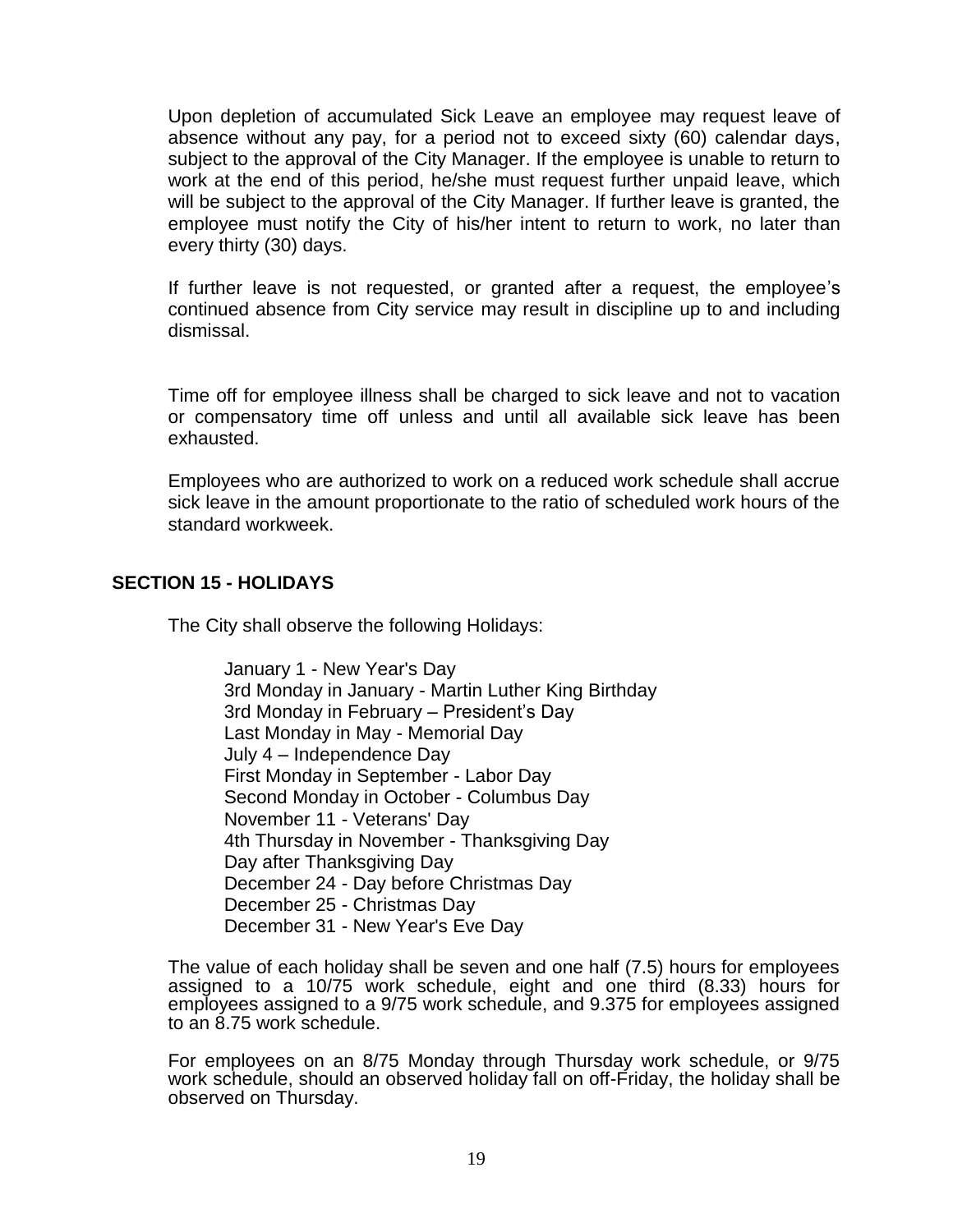The City reserves the right to close City department offices approximately between the Christmas and New Year holidays, with exact dates of the closure to be determined by management. Employees in departments affected by the closure may use vacation, Compensatory Time Off, Administrative Leave, or unpaid leave on the non-holiday closure days on which they are scheduled to work.

The holiday closure schedule will be provided to employees by October 1st for the following calendar year.

Floating Holiday In honor of Cesar Chavez, one Floating Holiday of seven and one half (7.5) hours for employees assigned to a 10/75 work schedule, eight and one third (8.33) hours for employees assigned to a 9/75 work schedule, and 9.375 for employees assigned to an 8/75 work schedule shall be credited to accumulated vacation time, on July 1<sup>st</sup>.

New employees shall be credited a prorated amount of Floating Holiday hours based on hire date as follows:

| <b>HIRE DATE</b>        | <b>HOURS CREDITED</b> |      |       |
|-------------------------|-----------------------|------|-------|
|                         | 10/75                 | 9/75 | 8/75  |
| July 1 through Sept 30  | 7.5                   | 8.33 | 9.375 |
| Oct 1 through Dec 31    | 4.95                  | 5.55 | 6.24  |
| Jan 1 through Mar 31    | 2.5                   | 2.78 | 3.12  |
| April 1 through June 30 |                       |      |       |

#### <span id="page-21-0"></span>**SECTION 16 - BEREAVEMENT LEAVE**

Upon death of an immediate family member (spouse or registered domestic partner and children/stepchildren (including foster children, legal wards, or children to whom the employee stands in loco parentis, regardless of age or dependency status), parents/ stepparents (including a foster parent or legal guardian of an employee or the employee's spouse or registered domestic partner, or a person who stood in loco parentis when the employee was a minor child), brothers, sisters, grandparents, mother/father in-law, and grandchildren), bereavement leave shall be granted with pay for a period not to exceed one full workweek (as per employees regular work schedule). The employee shall inform the City of the name and relationship of the person who died.

#### <span id="page-21-1"></span>**SECTION 17 - FAMILY CARE LEAVE/PREGNANCY LEAVE**

The City will adhere to the provisions of the Family Medical Leave Act of 1993 (FMLA), the California Family Rights Act (CFRA), and the California Pregnancy Disability Leave (PDL) provided under the Fair Employment and Housing Act.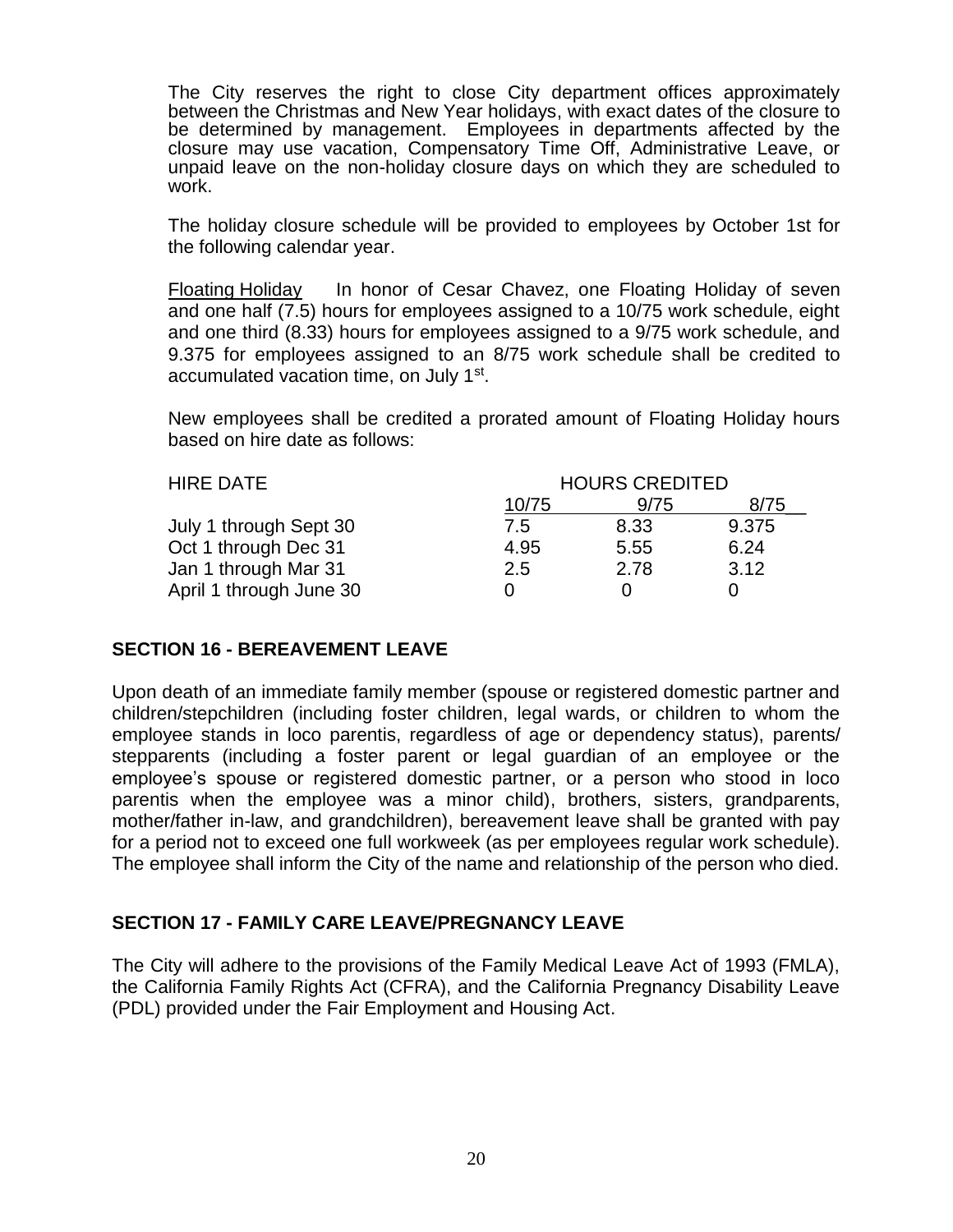## <span id="page-22-0"></span>**SECTION 18 - EDUCATIONAL INCENTIVE**

### **18.1 Purpose**

To set guidelines for the administration of the City's Employee Training and Career Education Program, applicable to classifications listed herein.

#### **18.2 General Policy**

An employee may, on his or her own initiative, spend time at an independent school or college after work hours for the purpose of furthering his or her education. To the extent such educational courses entered into are beneficial to City job-enhancement and any Degree or Certificate is subject to City Manager approval, the employee may be eligible for tuition reimbursement as described below. The employee must have successfully completed their probation, to be eligible in this program.

The course or degree shall be conducted by a school accredited by the nationally recognized accrediting agencies published by the Secretary of Education (U.S. Department of Education [www.ed.gov\)](http://www.ed.gov/). Certificate programs are not required to be accredited by the Department of Education, but are subject to City Manager approval and are required to enhance City job related skills.

Subject to advance City Manager approval, the City will reimburse the employee's costs for tuition, special fees, books, and supplies to a maximum limit of five thousand two hundred fifty (\$5,250) per calendar year, the maximum tax free education reimbursement amount allowed by Internal Revenue Code Section 127.

Such reimbursement shall not be made until, and shall be conditioned on the employee's satisfactory completion of the course work. The employee must receive a final letter grade of "B" or better, and provide such documentation to the City, within sixty (60) days of the semester/quarter end, in order to receive reimbursement. The employee must submit final grades and approved paperwork by December 10th in order to receive reimbursement by December 31st.

The tuition reimbursement benefit shall terminate at such time as the employee is no longer actively performing service for the City, even if the employee has completed partial or full coursework during the period of City employment.

#### <span id="page-22-1"></span>**SECTION 19 - BENEFITS UPON TERMINATION**

Upon termination of employment, all classifications listed herein, shall be paid for unused accrued vacation and compensatory time off earned prior to the effective date of termination. No such payment shall be made for vacation accumulated contrary to the provisions of this Agreement.